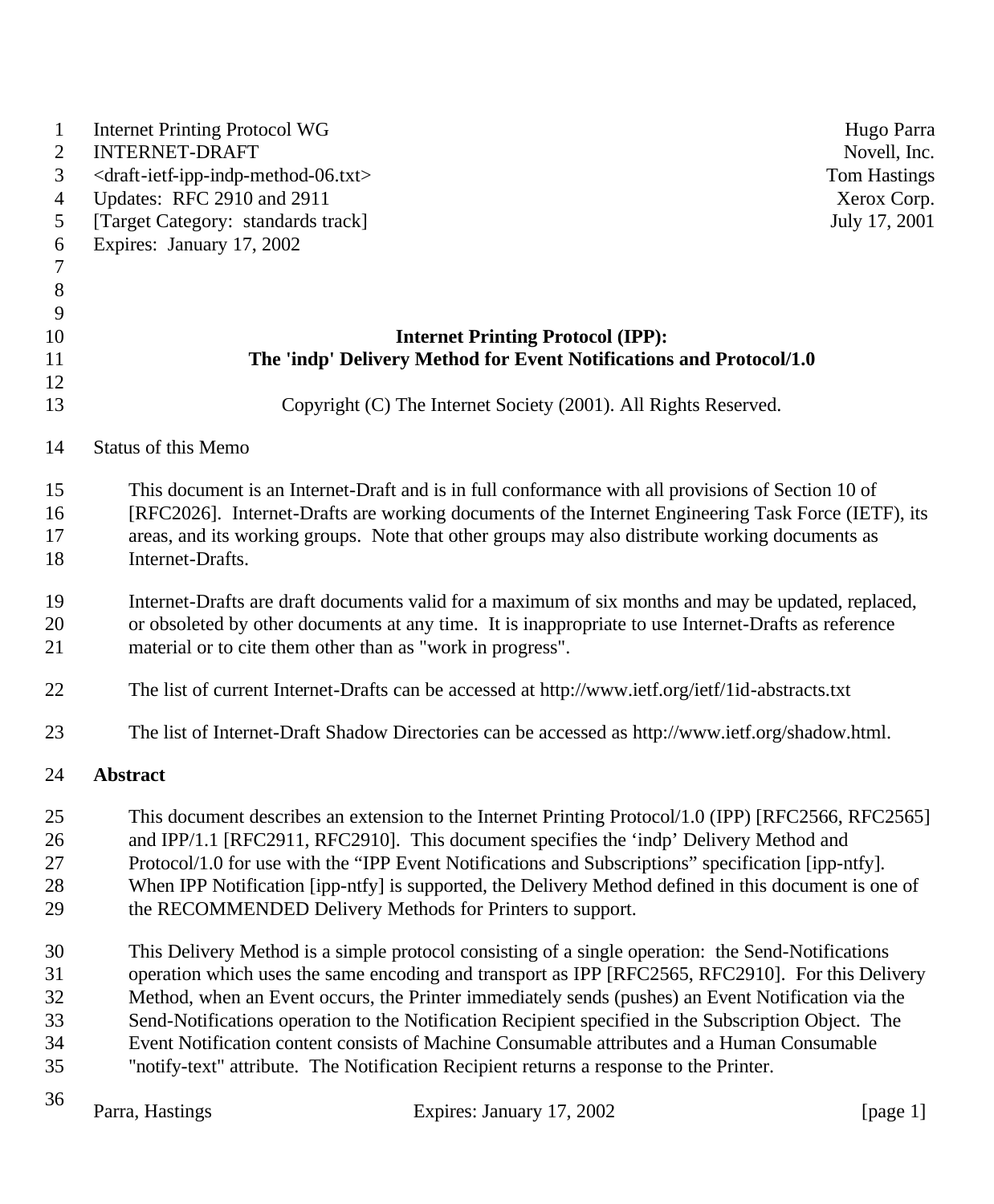#### 37 **Table of Contents**

| 38 |                 |                           |          |
|----|-----------------|---------------------------|----------|
| 39 |                 |                           |          |
| 40 |                 |                           |          |
| 41 |                 |                           |          |
| 42 |                 |                           |          |
| 43 |                 |                           |          |
| 44 |                 |                           |          |
| 45 |                 |                           |          |
| 46 |                 |                           |          |
| 47 |                 |                           |          |
| 48 |                 |                           |          |
| 49 |                 |                           |          |
| 50 |                 |                           |          |
| 51 |                 |                           |          |
| 52 |                 |                           |          |
| 53 |                 |                           |          |
| 54 |                 |                           |          |
| 55 |                 |                           |          |
| 56 |                 |                           |          |
| 57 |                 |                           |          |
| 58 |                 |                           |          |
| 59 |                 |                           |          |
| 60 |                 |                           |          |
| 61 |                 |                           |          |
| 62 |                 |                           |          |
| 63 |                 |                           |          |
| 64 |                 |                           |          |
| 65 |                 |                           |          |
| 66 |                 |                           |          |
|    | Parra, Hastings | Expires: January 17, 2002 | [page 2] |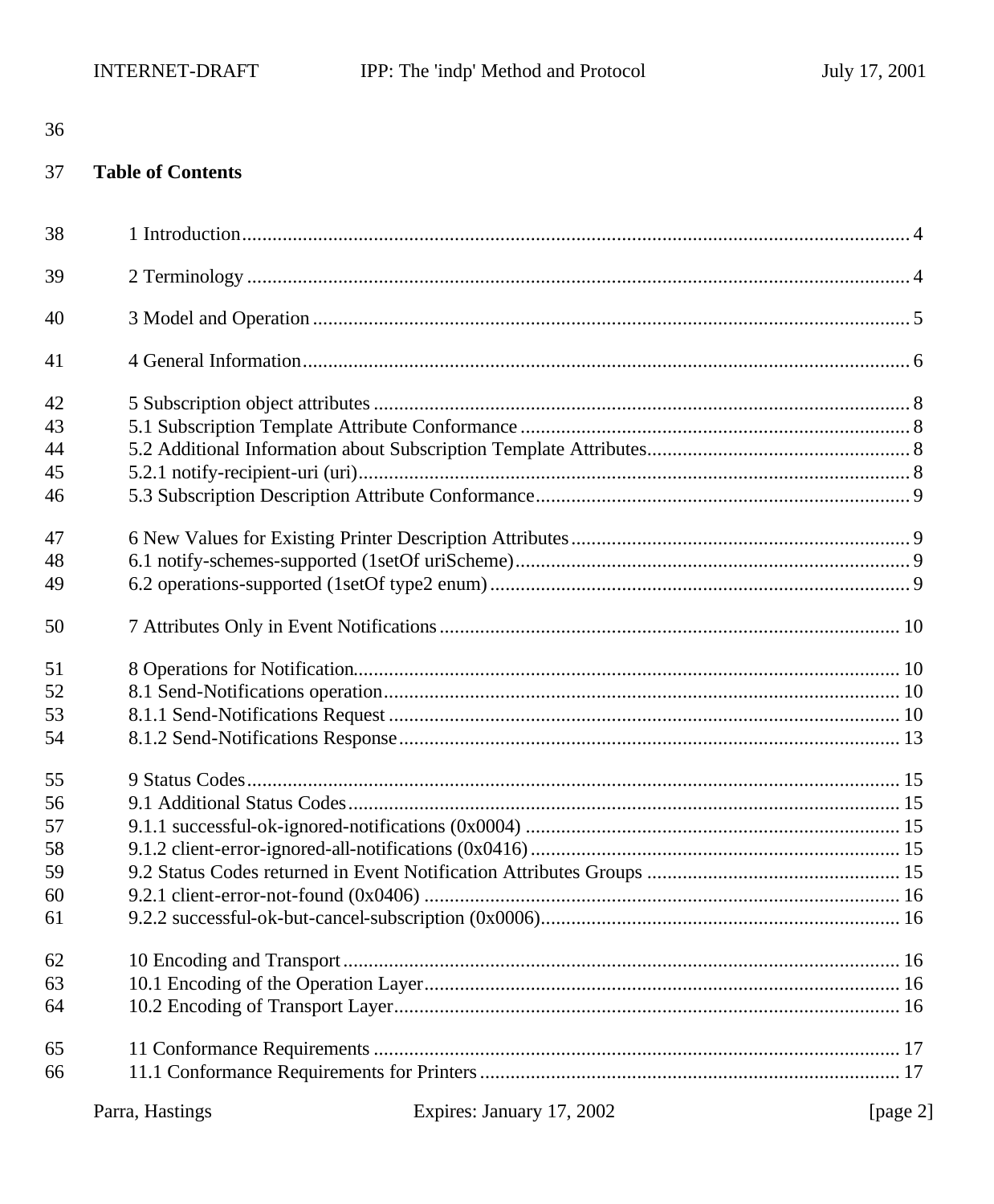| 67       |  |
|----------|--|
| 68       |  |
| 69       |  |
| 70       |  |
| 71       |  |
| 72       |  |
| 73       |  |
| 74       |  |
| 75       |  |
| 76       |  |
| 77       |  |
| 78       |  |
| 79       |  |
| 80       |  |
| 81       |  |
| 82       |  |
| 83       |  |
| 84       |  |
| 85       |  |
| 86       |  |
| 87       |  |
| 88<br>89 |  |

## **Tables**

| 91 |                                                                                            |  |
|----|--------------------------------------------------------------------------------------------|--|
| 92 |                                                                                            |  |
| 93 |                                                                                            |  |
| 94 |                                                                                            |  |
| 95 | Table 5 – Combinations of Events and Subscribed Events for "job-impressions-completed"  13 |  |
| 96 |                                                                                            |  |
| 97 |                                                                                            |  |
| 98 |                                                                                            |  |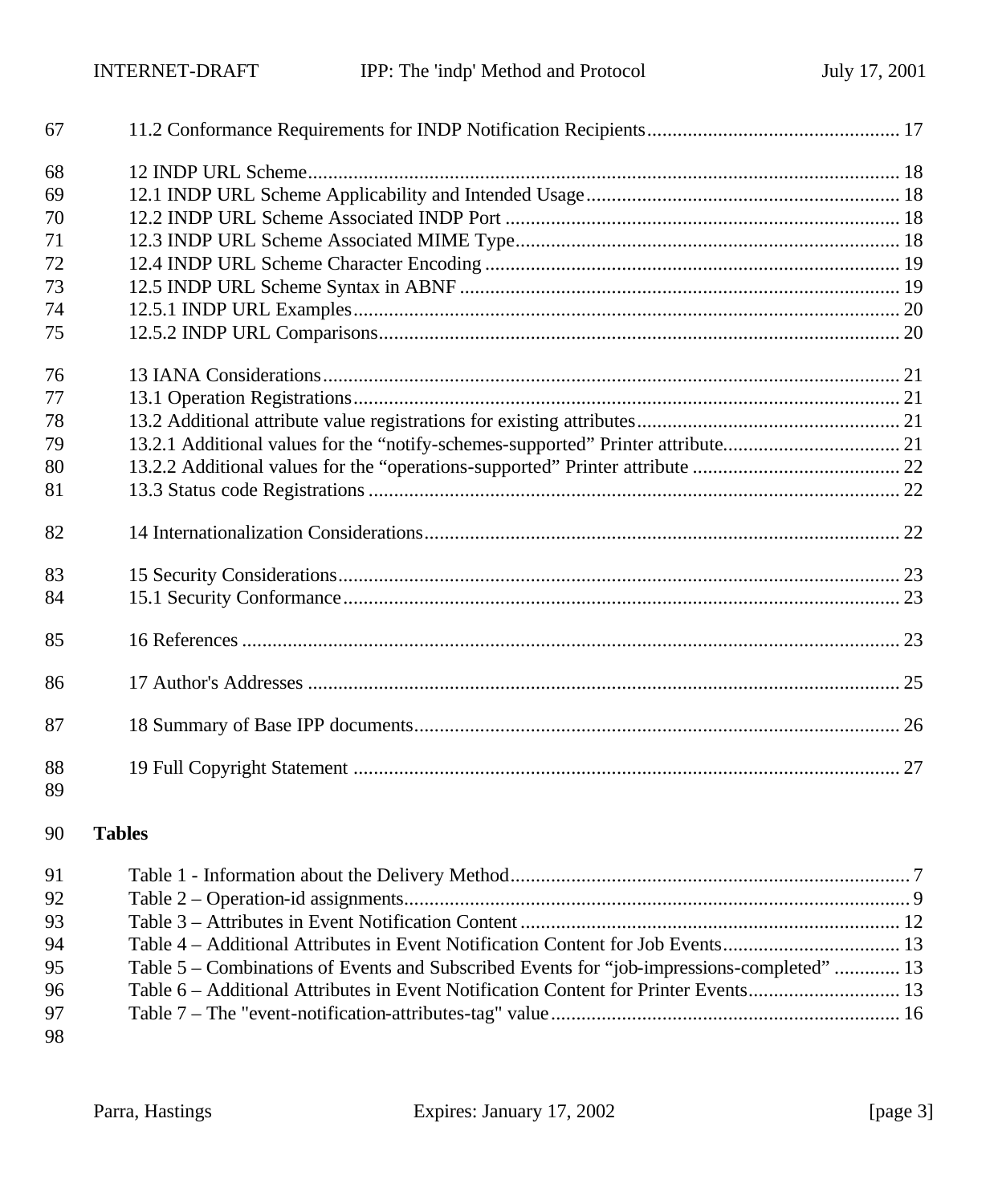## **1 Introduction**

 The "IPP Event Notifications and Subscriptions" document [ipp-ntfy] defines an OPTIONAL extension to Internet Printing Protocol/1.0 (IPP) [RFC2566, RFC2565] and IPP/1.1 [RFC2911, RFC2910] (for a description of the base IPP documents, see section 18). That extension defines operations that a client can perform in order to create *Subscription Objects* in a Printer and carry out other operations on them. A Subscription Object represents a Subscription abstraction. A client associates Subscription Objects with a particular Job by performing the Create-Job-Subscriptions operation or by submitting a Job with subscription information. A client associates Subscription Objects with the Printer by performing a Create-Printer-Subscriptions operation. Four other operations are defined for Subscription Objects: Get-Subscriptions-Attributes, Get-Subscriptions, Renew-Subscription, and Cancel-Subscription. The Subscription Object specifies that when one of the specified *Events* occurs, the Printer sends an asynchronous *Event Notification* to the specified *Notification Recipient* via the specified *Delivery Method* (i.e., protocol).

 The "IPP Event Notifications and Subscriptions" document [ipp-ntfy] specifies that each Delivery Method is defined in another document. This document is one such document, and it specifies the 'indp' Delivery Method. When IPP Notification [ipp-ntfy] is supported, the Delivery Method defined in this document is one of the RECOMMENDED Delivery Methods for Printers to support. This Delivery Method is a simple protocol consisting of a single operation: the Send-Notifications operation which uses the same encoding and transport as IPP. This document defines version '1.0' of the protocol.

 For the 'indp' Delivery Method, an IPP Printer sends (pushes) a Send-Notifications operation request containing one or more Event Notifications to the Notification Recipient specified in the Subscription Object. The Event Notification content consists of Machine Consumable attributes and a Human Consumable "notify-text" attribute.

 The Notification Recipient receives the Event Notification as a Send-Notifications operation, in the same way as an IPP Printer receives IPP operations. The Notification Recipient returns a response to the Printer.

## **2 Terminology**

This section defines the following terms that are used throughout this document:

 This document uses the same terminology as [RFC2911], such as "client", "Printer", "attribute", "attribute value", "keyword", "operation", "request", "response", and "support".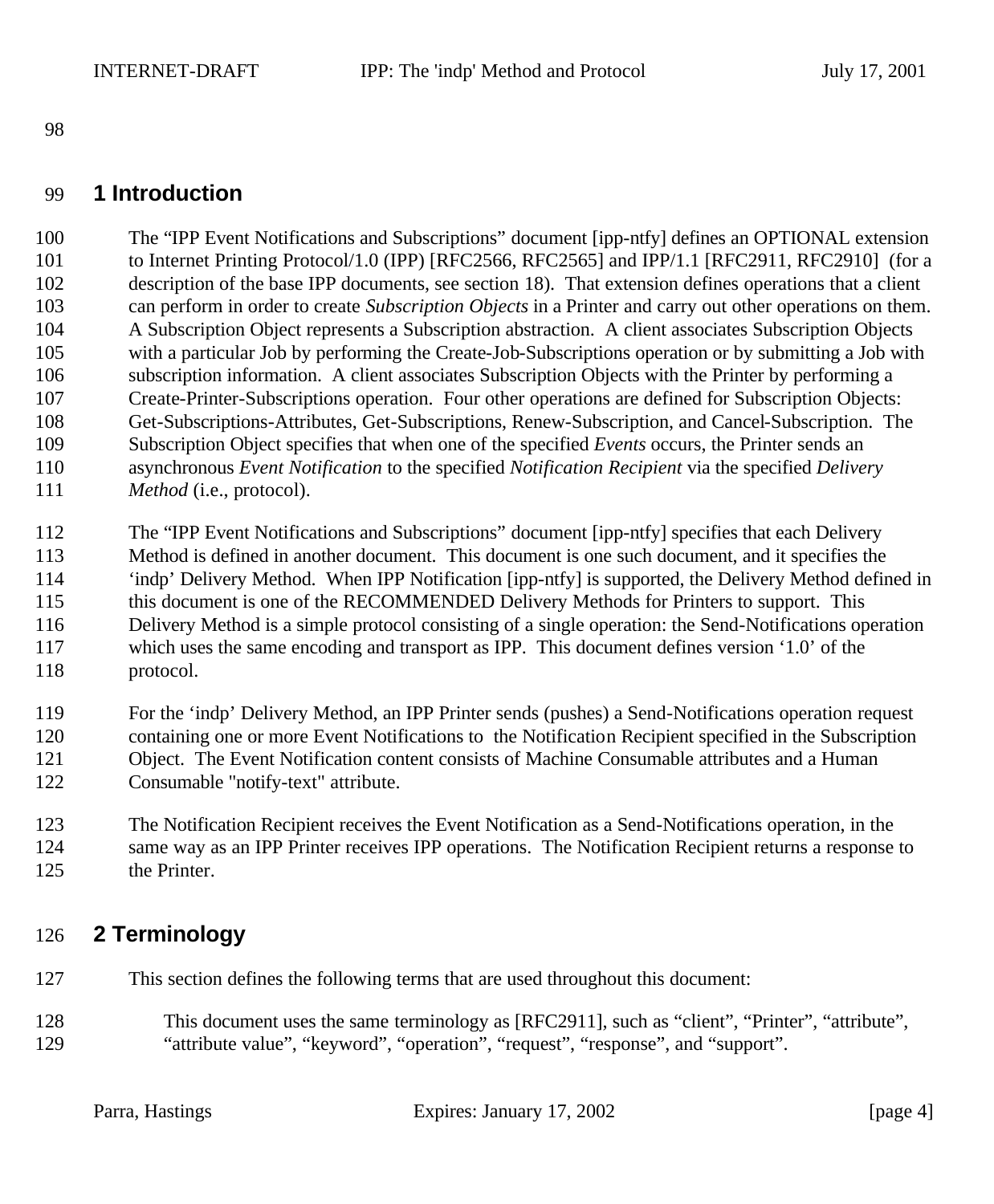Capitalized terms, such as MUST, MUST NOT, REQUIRED, SHOULD, SHOULD NOT, MAY, NEED NOT, and OPTIONAL, have special meaning relating to conformance as defined in RFC 2119 [RFC2119] and [RFC2911] section 12.1. If an implementation supports the extension defined in this document, then these terms apply; otherwise, they do not. These terms define conformance to *this document only*; they do not affect conformance to other documents, unless explicitly stated otherwise.

 **Event Notification Attributes Group** – The attributes group in a request that contains Event Notification Attributes in a request or response.

 Other capitalized terms, such as Notification Recipient, Event Notification, Compound Event Notification, Printer, etc., are defined in [ipp-ntfy], have the same meanings, and are not reproduced here.

## **3 Model and Operation**

142 See [ipp-ntfy] for the description of the Event Notification Model and Operation. This Delivery Method takes advantage of combining several Event Notifications into a single Compound Event Notification that is delivery by a single Send-Notification operation to a single Notification Recipient.

 When creating each Subscription object, the client supplies the "notify-recipient" (uri) Subscription Template attribute. The "notify-recipient" attribute specifies both a single Notification Recipient that is to receive the Notifications when subsequent events occur and the method for notification delivery that the IPP Printer is to use. For the Notification Delivery Method defined in this document, the notification method is 'indp' and the rest of the URI is the address of the Notification Recipient to which the IPP Printer will send the Send-Notifications operation.

- The 'indp' Notification Delivery Method defined in this document uses a client/server protocol
- paradigm. The "client" in this relationship is the Printer described in [ipp-ntfy] while the "server" is the
- Notification Recipient. The Printer invokes the Send-Notifications operation to communicate IPP Event
- Notification contents to the Notification Recipient. The Notification Recipient only conveys information
- to the Printer in the form of responses to the operations initiated by the Printer.
- Printers that implement the 'indp' Notification Delivery Method will need to include an HTTP client stack while Notification Recipients that implement this Delivery Method will need to support an HTTP server stack. See section 10.2 for more details.
- If the client wants the Printer to send Event Notifications via the 'indp' Delivery Method, the client MUST choose a value for "notify-recipient-uri" attribute which conforms to the rules of section 5.2.1.
- When an Event occurs, the Printer MUST immediately: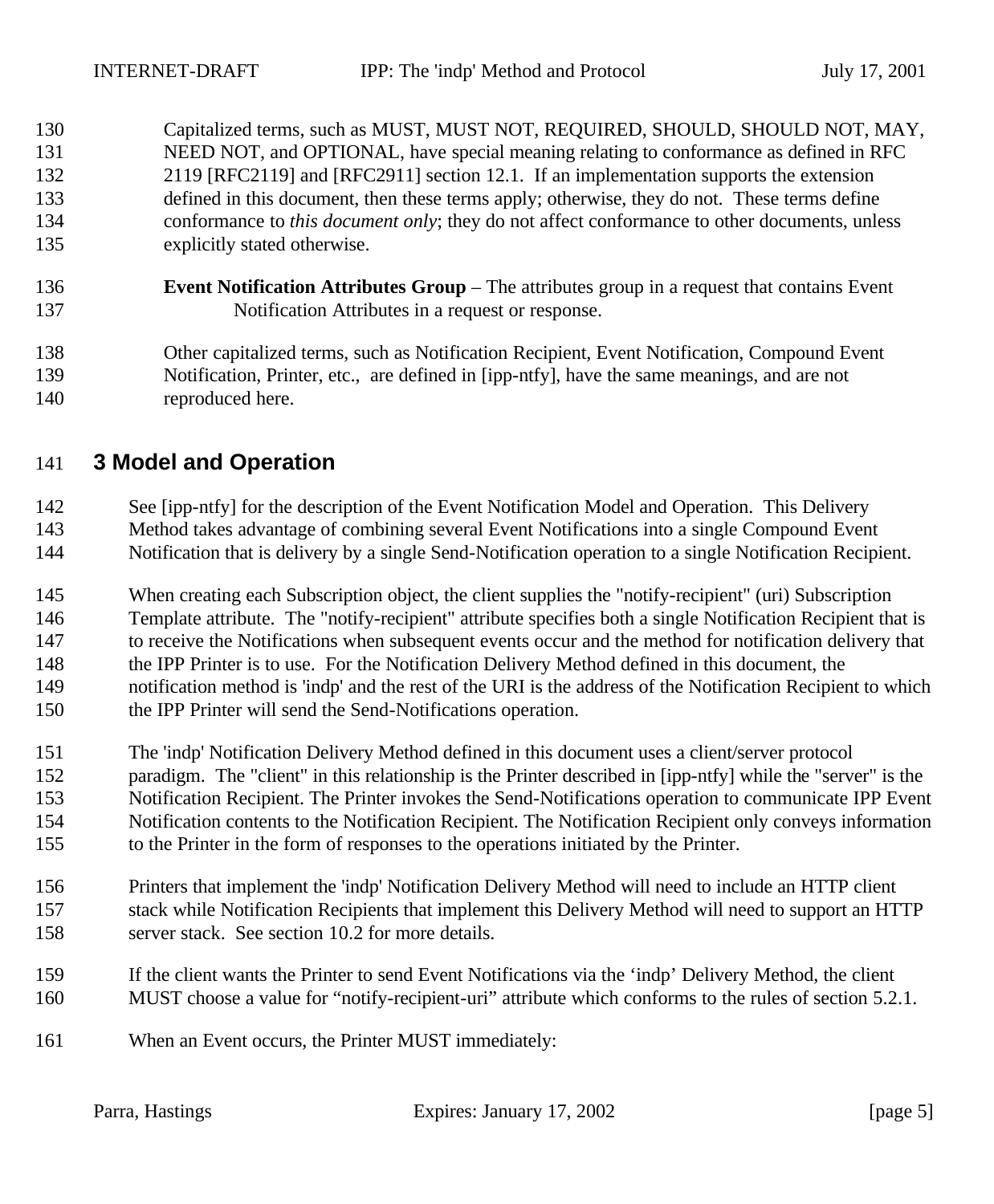| 162        | 1. Find all pertinent Subscription Objects P according to the rules of section 9 of [ipp-ntfy], AND                                                                         |
|------------|-----------------------------------------------------------------------------------------------------------------------------------------------------------------------------|
| 163<br>164 | 2. Find the subset M of these Subscription Objects P whose "notify-recipient-uri" attribute has a<br>scheme value of 'indp', AND                                            |
| 165        | 3. For each Subscription Object in M, the Printer MUST                                                                                                                      |
| 166        | a) generate a Send-Notifications request as specified in section 8.1.1 AND                                                                                                  |
| 167<br>168 | send the Send-Notifications request to the Notification Recipient specified by the address part of<br>b)<br>the "notify-recipient-uri" attribute value (see section 5.2.1). |
| 169        | If several events occur sufficiently close to one another for the same or different Subscription objects,                                                                   |
| 170        | but with the same Notification Recipient, the Printer MAY combine them into a single Send-                                                                                  |
| 171        | Notifications request using a separate Event Notification Attributes group for each event (see section                                                                      |
| 172        | $8.1.1$ ).                                                                                                                                                                  |

# **4 General Information**

If a client or Printer supports this Delivery Method, Table 1 lists its characteristics.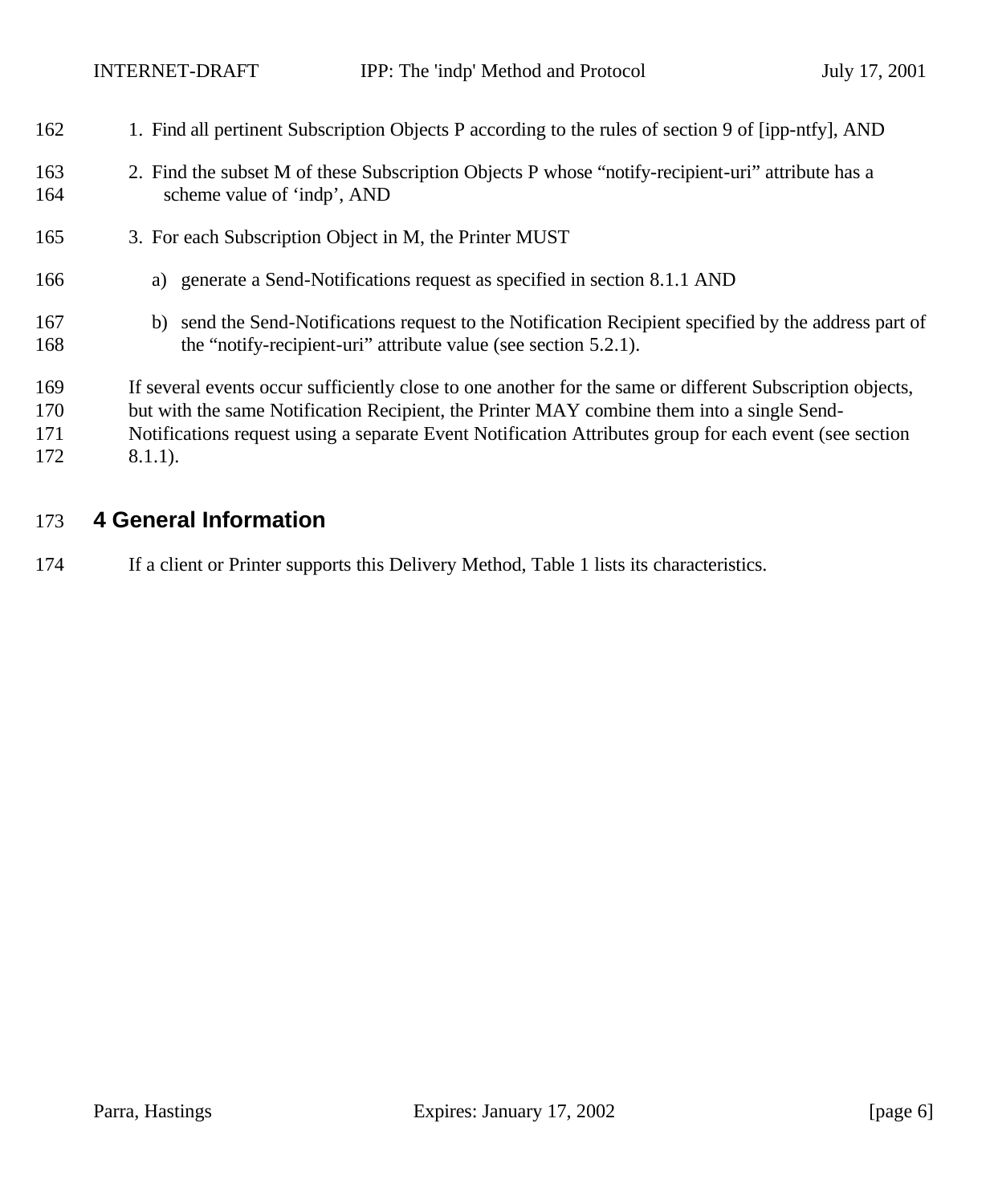| Document Method conformance requirement |                                                                                                                                                                                                                                                                                                                                                                                                                                                                       | 'indp' realization                                                                                                                                                                         |
|-----------------------------------------|-----------------------------------------------------------------------------------------------------------------------------------------------------------------------------------------------------------------------------------------------------------------------------------------------------------------------------------------------------------------------------------------------------------------------------------------------------------------------|--------------------------------------------------------------------------------------------------------------------------------------------------------------------------------------------|
| 1.                                      | What is the URL scheme name for the<br>Delivery Method?                                                                                                                                                                                                                                                                                                                                                                                                               | indp                                                                                                                                                                                       |
| 2.                                      | Is the Delivery Method is REQUIRED,<br>RECOMMENDED, or OPTIONAL for an<br><b>IPP</b> Printer to support?                                                                                                                                                                                                                                                                                                                                                              | <b>RECOMMENDED</b>                                                                                                                                                                         |
| 3.                                      | What transport and delivery protocol does<br>the Printer use to deliver the Event<br>Notification content, <i>i.e.</i> , what is the entire<br>network stack?                                                                                                                                                                                                                                                                                                         | A Printer MUST support a complete<br>HTTP/1.1 stack [RFC2616]                                                                                                                              |
| 4.                                      | Can several Event Notifications be combined<br>into a Compound Event Notification?                                                                                                                                                                                                                                                                                                                                                                                    | A Printer implementation MAY combine<br>several Event Notifications into a single Event<br>Notifications request as separate Event<br>Notification Attributes Groups, see section<br>8.1.1 |
| 5.                                      | Is the Delivery Method initiated by the<br>Notification Recipient (pull), or by the Printer<br>$(push)$ ?                                                                                                                                                                                                                                                                                                                                                             | This Delivery Method is a push.                                                                                                                                                            |
| 6.                                      | Is the Event Notification content Machine<br>Consumable or Human Consumable?                                                                                                                                                                                                                                                                                                                                                                                          | Machine Consumable with the "notify-text"<br>attribute being Human Consumable                                                                                                              |
| 7.                                      | What section in this document answers the<br>following question? For a Machine<br>Consumable Event Notification, what is the<br>representation and encoding of values defined<br>in section 9.1 of [ipp-ntfy] and the<br>conformance requirements thereof? For a<br>Human Consumable Event Notification, what<br>is the representation and encoding of pieces<br>of information defined in section 9.2 of [ipp-<br>ntfy] and the conformance requirements<br>thereof? | The representation and encoding is the same as<br>IPP. See section 8.1.1                                                                                                                   |
| 8.                                      | What are the latency and reliability of the<br>transport and delivery protocol?                                                                                                                                                                                                                                                                                                                                                                                       | Same as for IPP/1.0 or IPP/1.1 itself (see<br>$[RFC2911]$ ).                                                                                                                               |
| 9.                                      | What are the security aspects of the transport<br>and delivery protocol, e.g., how it is handled<br>in firewalls?                                                                                                                                                                                                                                                                                                                                                     | See section 15                                                                                                                                                                             |
| 10.                                     | What are the content length restrictions?                                                                                                                                                                                                                                                                                                                                                                                                                             | They are the same as for $IPP/1.0$ and $IPP/1.1$<br>itself (see [RFC2911]).                                                                                                                |
| 11.                                     | What are the additional values or pieces of                                                                                                                                                                                                                                                                                                                                                                                                                           | A new Event Notifications attribute group (see                                                                                                                                             |

## 175 **Table 1 - Information about the Delivery Method**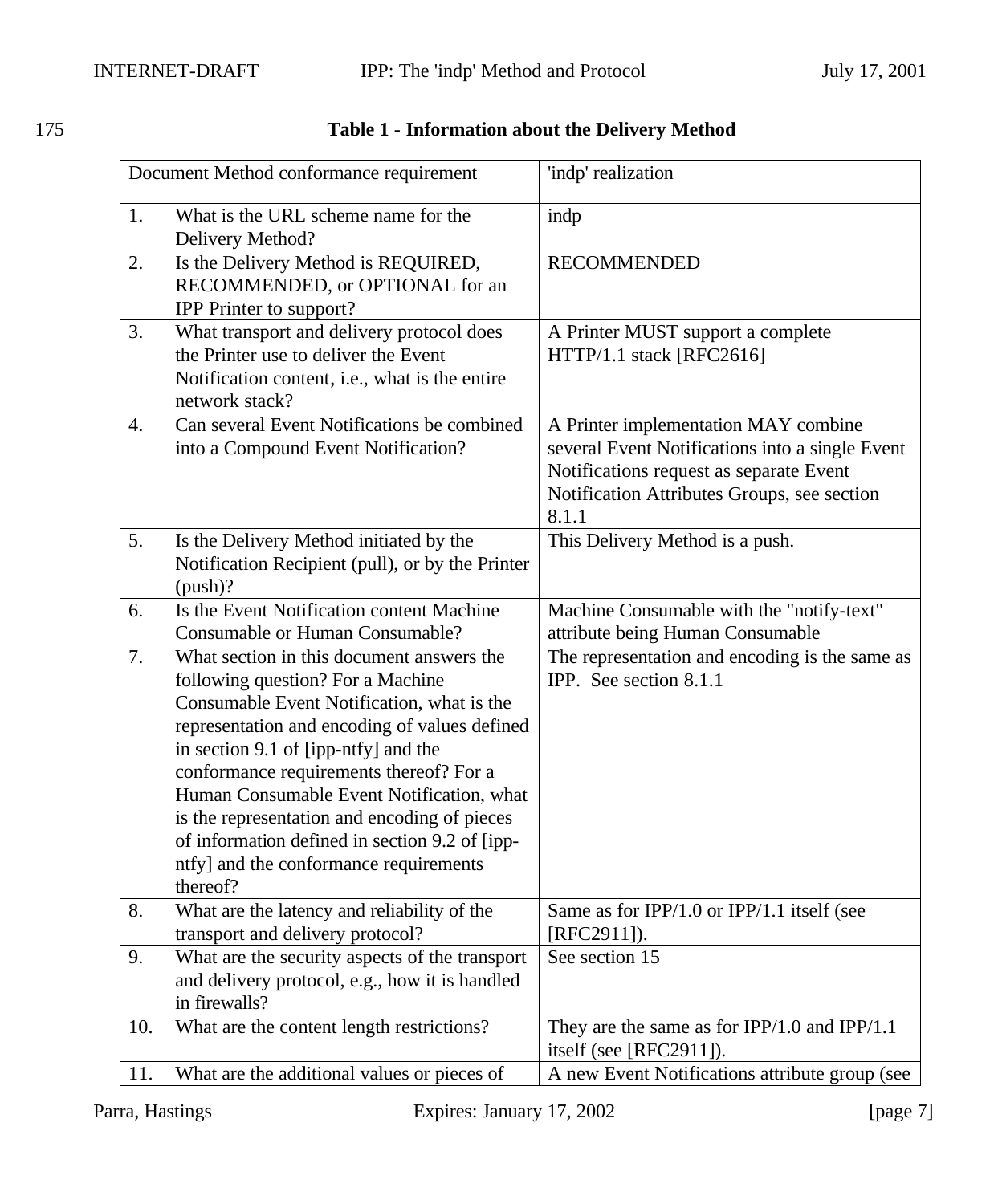|     | Document Method conformance requirement                                                                                                     | 'indp' realization                                                                   |
|-----|---------------------------------------------------------------------------------------------------------------------------------------------|--------------------------------------------------------------------------------------|
|     | information that a Printer sends in an Event<br>Notification and the conformance<br>requirements thereof?                                   | section 10.1) and additional status codes for<br>use in the response (see section 9) |
| 12. | What are the additional Subscription<br>Template and/or Subscription Description<br>attributes and the conformance requirements<br>thereof? | None                                                                                 |
| 13. | What are the additional Printer Description<br>attributes and the conformance requirements<br>thereof?                                      | None                                                                                 |

177 The remaining sections of this document parallel the sections of [ipp-ntfy].

## 178 **5 Subscription object attributes**

179 This section defines the Subscription object conformance requirements for Printers.

#### 180 **5.1 Subscription Template Attribute Conformance**

- 181 The 'indp' Delivery Method has the same conformance requirements for Subscription Template
- 182 attributes as defined in [ipp-ntfy]. The 'indp' Delivery Method does not define any addition Subscription 183 Template attributes.

## 184 **5.2 Additional Information about Subscription Template Attributes**

185 This section defines additional information about Subscription Template attributes defined in [ipp-ntfy].

#### 186 **5.2.1 notify-recipient-uri (uri)**

- 187 This section describes the syntax of the value of this attribute for the 'indp' Delivery Method. The
- 188 syntax for values of this attribute for other Delivery Method is defined in other Delivery Method 189 Documents.
- 190 In order to support the 'indp' Delivery Method and Protocol, the Printer MUST support the following 191 syntax: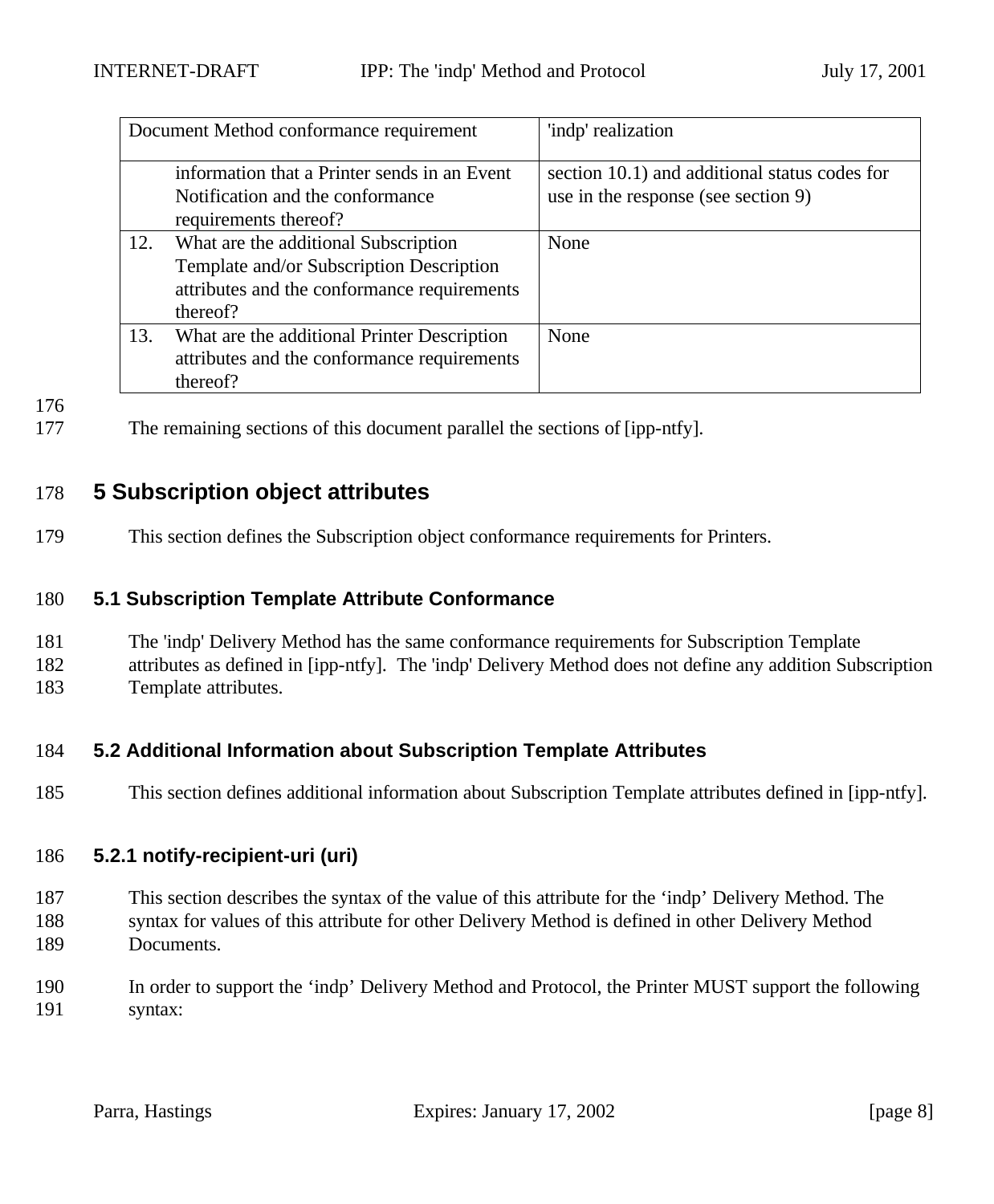The 'indp://' URI scheme. The remainder of the URI indicates the host name or host address (and optional path) of the Notification Recipient that is to receive the Send-Notification operation. See section 12 for a complete definition of the syntax of the INDP URL.

## **5.3 Subscription Description Attribute Conformance**

 The 'indp' Delivery Method has the same conformance requirements for Subscription Description attributes as defined in [ipp-ntfy]. The 'indp' Delivery Method does not define any addition Subscription

Description attributes.

## **6 New Values for Existing Printer Description Attributes**

 This Delivery Method does not define any additional Printer Description attribute from those defined in [ipp-ntfy]. However, it does define additional values for existing Printer Description attributes defined in [ipp-ntfy]. This section defines those additional values.

#### **6.1 notify-schemes-supported (1setOf uriScheme)**

- The following value of the "notify-schemes-supported" Printer attribute (see [ipp-ntfy] section 5.3.1) is added in order to support the new Delivery Method defined in this document:
- 'indp' The IPP Notification Delivery Method defined in this document.

#### **6.2 operations-supported (1setOf type2 enum)**

 Table 2 lists the value of the "operation-id" operation parameter (see [RFC2911]) and the value of the "operations-supported" Printer Description attribute (see [RFC2911]) added in order to support the new operation defined in this document. The operation-id is assigned in the same name space as other operations that a Printer supports. However, a Printer MUST NOT include this value in its "operations-supported" attribute unless it can accept the Send-Notifications request.

#### **Table 2 – Operation-id assignments**

| $v_{\text{alue}}$ | <b>Operation Name</b> |
|-------------------|-----------------------|
| 0x001D            | Send-Notifications    |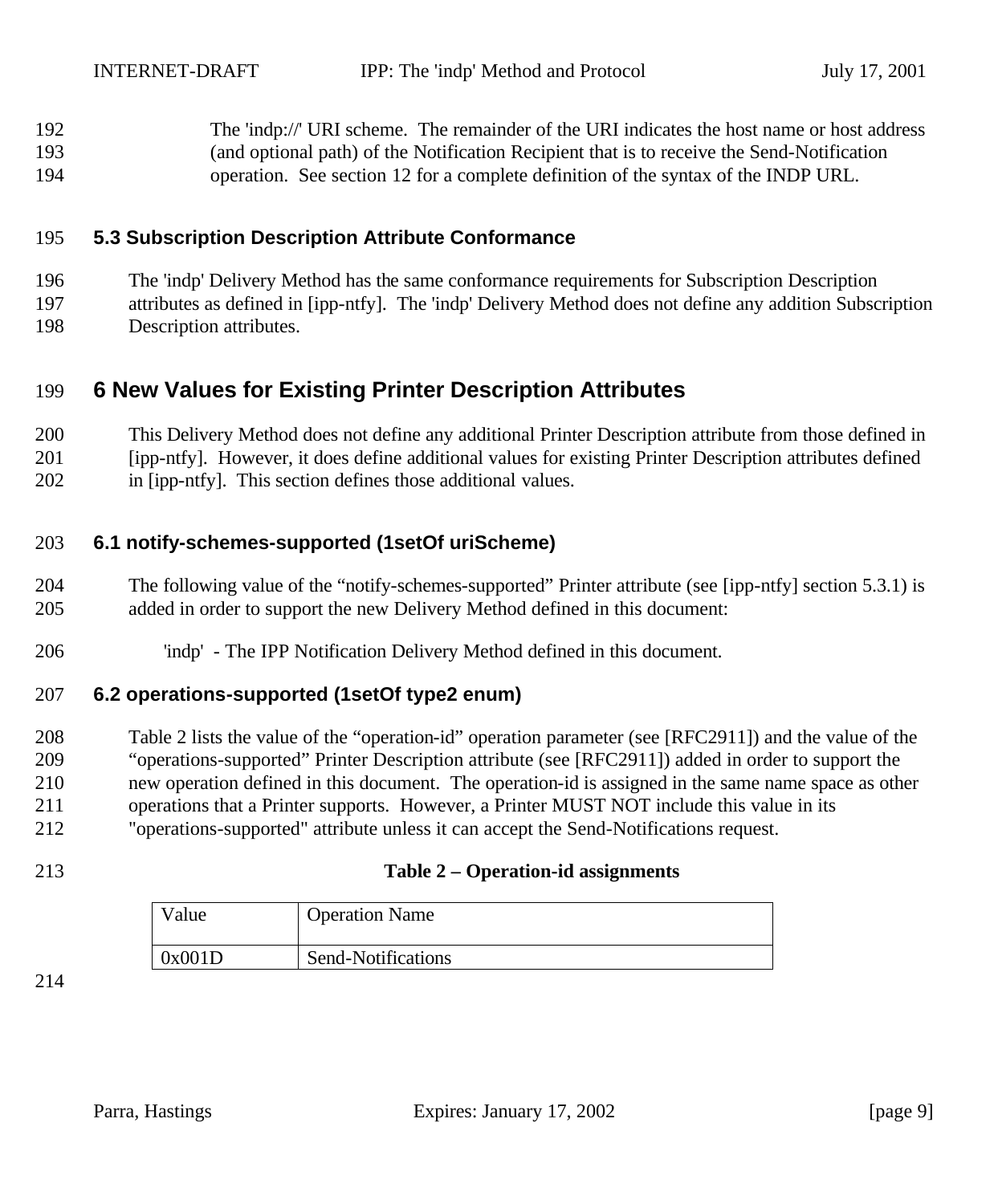## **7 Attributes Only in Event Notifications**

 No additional attributes are defined only for use in Event Notifications besides those defined in [ipp-ntfy].

## **8 Operations for Notification**

- This section defines the operation for Event Notification using the 'indp' Delivery Method.
- There is only one operation defined: Send-Notifications. Section 6.2 assigns of the "operation-id" for the Send-Notifications operation and the following section defined the operation.

#### **8.1 Send-Notifications operation**

- This REQUIRED operation allows a Printer to send one or more Event Notifications to a Notification Recipient using HTTP.
- The Printer composes the information defined for an IPP Notification [ipp-ntfy] and sends it using the Send-Notifications operation to the Notification Recipient supplied in the Subscription object. The ordering of separate Send-Notifications operations that a Printer sends MUST follow the "Event Notification Ordering" requirements in [ipp-ntfy] section 9.
- The Send-Notifications operation uses the operations model defined by IPP [RFC2566]. This includes, the use of a URI as the identifier for the target of each operation, the inclusion of a version number,
- operation-id, and request-id in each request, and the definition of attribute groups. The Send-
- Notifications operation uses the Operation Attributes group, but currently has no need for the
- Unsupported Attributes, Printer Object Attributes, and Job-Object Attributes groups. However, it uses
- a new attribute group, the Event Notification Attributes group.
- The Notification Recipient MUST accept the request in any state. There is no state defined for the Notification Recipient for this Delivery Method.
- Access Rights: Notification Recipient MAY enforce access rights. If the Printer receives a rejection with these status codes: 'client-error-forbidden', 'client-error-not-authenticated', or 'client-error-not-authorized' status code , the Printer SHOULD cancel the subscription.

#### **8.1.1 Send-Notifications Request**

- Every operation request MUST contains the following parameters (see [RFC2911] section 3.1.1):
- 242 a "version-number"  $\angle 1.0'$  the version of the 'indp' protocol is '1.0'.

| Parra, Hastings | Expires: January 17, 2002 | [page $10$ ] |
|-----------------|---------------------------|--------------|
|-----------------|---------------------------|--------------|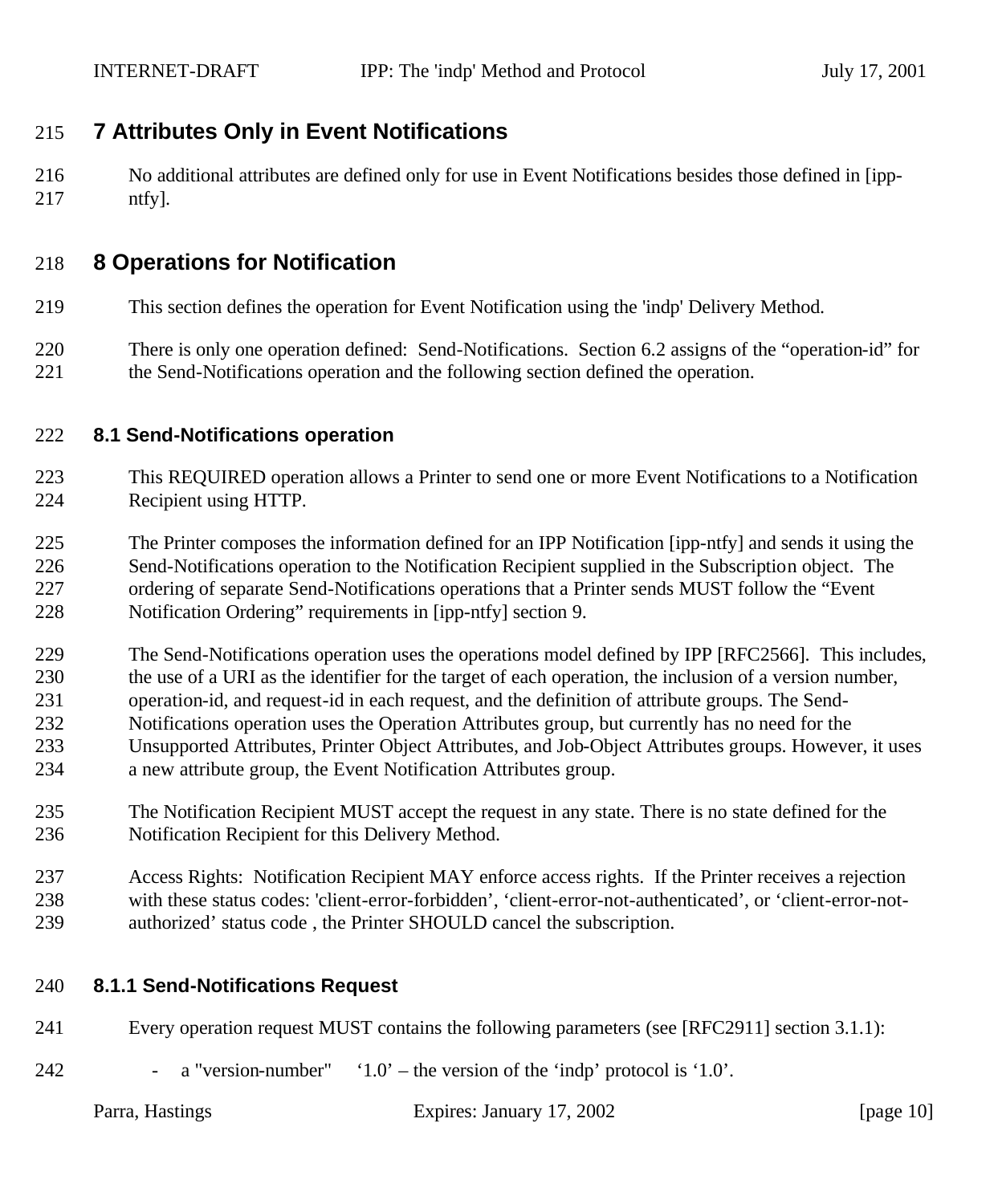INTERNET-DRAFT IPP: The 'indp' Method and Protocol July 17, 2001

| 243<br>244<br>245 | an "operation-id" - the value defined in Table 2<br>$\overline{\phantom{a}}$<br>a "request-id" - the request id (see [RFC2911] section 3.1.2).<br>$\overline{\phantom{a}}$ |
|-------------------|----------------------------------------------------------------------------------------------------------------------------------------------------------------------------|
| 246               | The following groups of attributes MUST be part of the Send-Notifications Request:                                                                                         |
| 247               | Group 1: Operation Attributes                                                                                                                                              |
| 248               | Natural Language and Character Set:                                                                                                                                        |
| 249               | The "attributes-charset" and "attributes-natural-language" attributes as defined in [RFC2911]                                                                              |
| 250               | section 3.1.4.1.                                                                                                                                                           |
| 251               | The Printer MUST use the values of "notify-charset" and "notify-natural-language",                                                                                         |
| 252               | respectively, from one Subscription Object associated with the Event Notifications in this                                                                                 |
| 253               | request.                                                                                                                                                                   |
| 254               | Normally, there is only one matched Subscription Object, or the value of the "notify-charset"                                                                              |
| 255               | and "notify-natural-language" attributes is the same in all Subscription Objects. If not, the                                                                              |
| 256               | Printer MUST pick one Subscription Object from which to obtain the value of these attributes.                                                                              |
| 257               | The algorithm for picking the Subscription Object is implementation dependent. The choice of                                                                               |
| 258               | natural language is not critical because 'text' and 'name' values can override the "attributes-                                                                            |
| 259               | natural-language" Operation attribute. The Printer's choice of charset is critical because a bad                                                                           |
| 260               | choice may leave it unable to send some 'text' and 'name' values accurately.                                                                                               |
| 261               | Target:                                                                                                                                                                    |
| 262               | A copy of the Subscription object's "notify-recipient-uri" (uri) attribute which is the target of                                                                          |
| 263               | this operation as described in [RFC2911] section 3.1.5, i.e., the URI of the 'indp' Notification                                                                           |
| 264               | Recipient (see section 5.2.1).                                                                                                                                             |
| 265               | Group 2 to N: Event Notification Attributes                                                                                                                                |
| 266               | In each group 2 to N, each attribute is encoded using the IPP rules for encoding attributes                                                                                |
| 267               | [RFC2910] and the attributes within a group MAY be encoded in any order. Note: the Get-                                                                                    |
| 268               | Jobs response in [RFC2911] acts as a model for encoding multiple groups of attributes. The                                                                                 |
| 269               | entire request is considered a single Compound Event Notification and MUST follow the                                                                                      |
| 270               | "Event Notification Ordering" requirements for Event Notifications within a Compound Event                                                                                 |
| 271               | Notification specified in [ipp-ntfy] section 9.                                                                                                                            |
| 272               | Each Event Notification Group MUST contain all of attributes specified in [ipp-ntfy] section                                                                               |
| 273               | 9.1 ("Content of Machine Consumable Event Notifications") with exceptions denoted by                                                                                       |
| 274               | asterisks in the tables below.                                                                                                                                             |
| 275               | The tables below are copies of the tables in [ipp-ntfy] section 9.1 ("Content of Machine"                                                                                  |
| 276               | Consumable Event Notifications") except that each cell in the "Sends" column is a "MUST".                                                                                  |
|                   |                                                                                                                                                                            |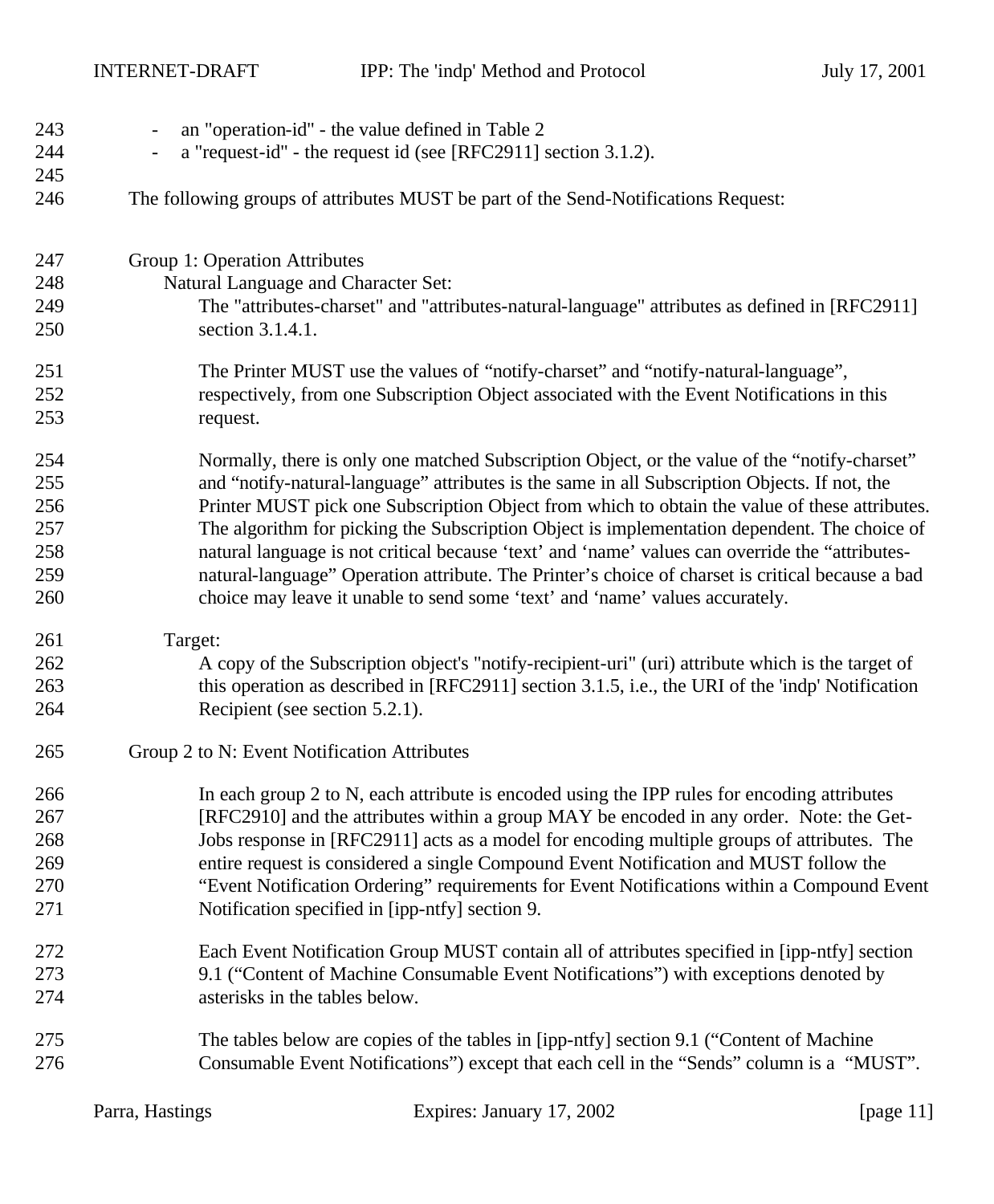277 For an Event Notification for all Events, the Printer sends the following attributes.

278 **Table 3 – Attributes in Event Notification Content**

| Source Value                                              | Sends       | Source Object             |
|-----------------------------------------------------------|-------------|---------------------------|
| notify-subscription-id (integer(1:MAX))                   | <b>MUST</b> | Subscription              |
| notify-printer-uri (uri)                                  | <b>MUST</b> | Subscription              |
| notify-subscribed-event (type2 keyword)                   | <b>MUST</b> | <b>Event Notification</b> |
| printer-up-time (integer(MIN:MAX))                        | <b>MUST</b> | Printer                   |
| printer-current-time (dateTime)                           | $MUST*$     | Printer                   |
| notify-sequence-number (integer (0:MAX))                  | <b>MUST</b> | Subscription              |
| notify-charset (charset)                                  | <b>MUST</b> | Subscription              |
| notify-natural-language (naturalLanguage)                 | <b>MUST</b> | Subscription              |
| notify-user-data (octetString $(63)$ )                    | $MUST$ **   | Subscription              |
| notify-text (text (MAX))                                  | <b>MUST</b> | <b>Event Notification</b> |
| attributes from the "notify-attributes" attribute, if any | $MUST$ ***  | Printer                   |
| attributes from the "notify-attributes" attribute, if any | $MUST$ ***  | Job                       |
| attributes from the "notify-attributes" attribute, if any | $MUST$ ***  | Subscription              |

## 279

280 \* The Printer MUST send "printer-current-time" if and only if it supports the "printer-current-281 time" attribute on the Printer object.

## <sup>282</sup> \*\* If the associated Subscription Object does not contain a "notify-user-data" attribute, the 283 Printer MUST send an octet-string of length 0.

- 284 \*\*\* If the "notify-attributes" attribute is present on the Subscription Object, the Printer MUST 285 send all attributes specified by the "notify-attributes" attribute. Note: if the Printer doesn't 286 support the "notify-attributes" attribute, it is not present on the associated Subscription Object 287 and the Printer does not send any client-requested attributes.
- 288 For Event Notifications for Job Events, the Printer sends the following additional attributes 289 shown in Table 4.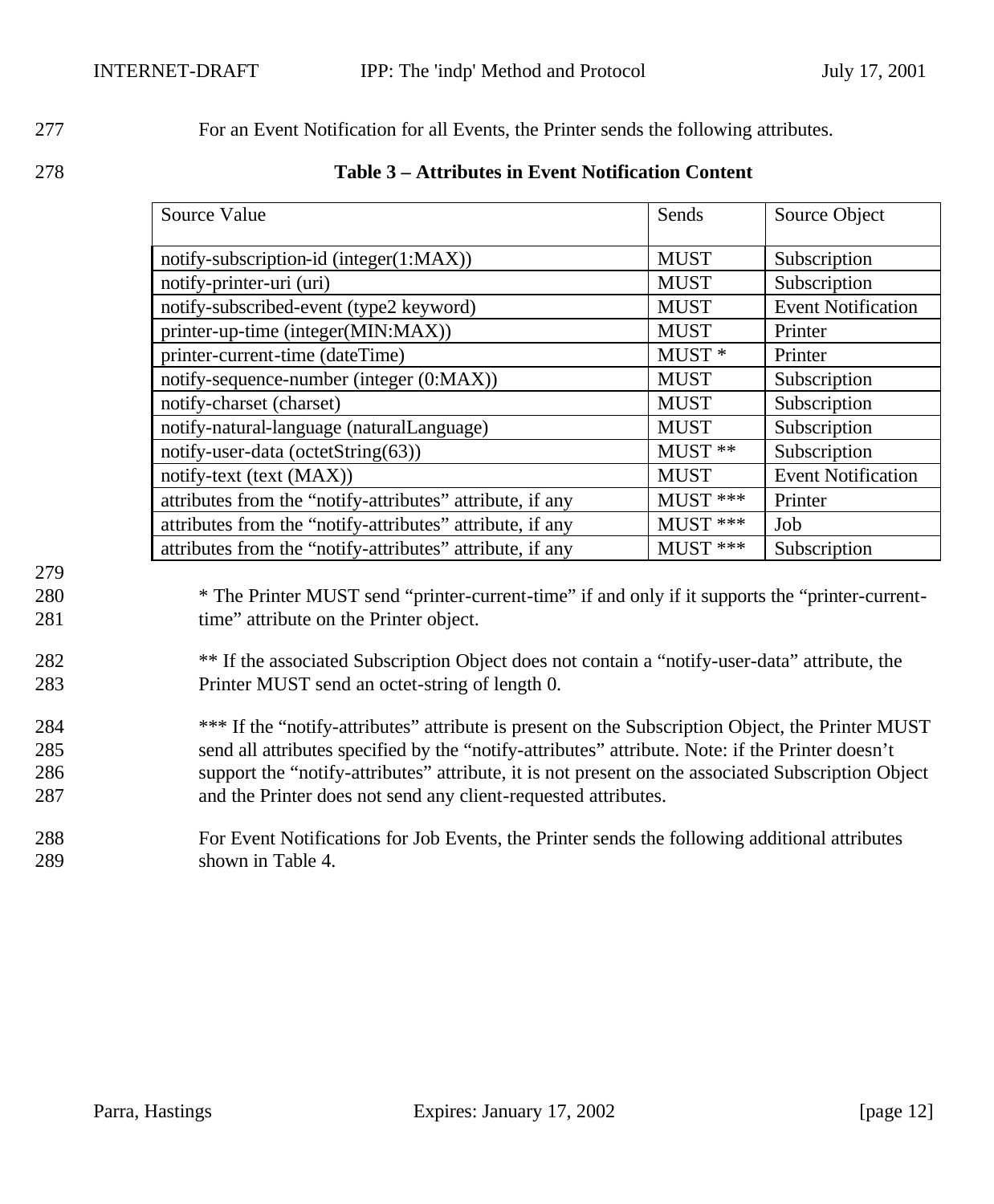#### 290 **Table 4 – Additional Attributes in Event Notification Content for Job Events**

| Source Value                               | Sends             | Source<br>Object |
|--------------------------------------------|-------------------|------------------|
| job-id (integer $(1:MAX)$ )                | <b>MUST</b>       | Job              |
| job-state (type1 enum)                     | <b>MUST</b>       | Job              |
| job-state-reasons (1setOf type2 keyword)   | <b>MUST</b>       | Job              |
| job-impressions-completed (integer(0:MAX)) | MUST <sup>*</sup> | Job              |

#### 291

292 \* The Printer MUST send the "job-impressions-completed" attribute in an Event Notification 293 only for the combinations of Events and Subscribed Events shown in Table 5.

## 294

#### 295 **Table 5 – Combinations of Events and Subscribed Events for "job-impressions-completed"**

| <b>Job Event</b> | Subscribed Job Event |
|------------------|----------------------|
| 'job-progress'   | 'job-progress'       |
| 'iob-completed'  | 'iob-completed'      |
| 'iob-completed'  | 'job-state-changed'  |

296

#### 297 For Event Notification for Printer Events, the Printer sends the following additional attributes 298 shown in Table 6.

#### 299 **Table 6 – Additional Attributes in Event Notification Content for Printer Events**

| Source Value                                 | Sends       | Source Object |
|----------------------------------------------|-------------|---------------|
| printer-state (type1 enum)                   | <b>MUST</b> | Printer       |
| printer-state-reasons (1setOf type2 keyword) | <b>MUST</b> | Printer       |
| printer-is-accepting-jobs (boolean)          | <b>MUST</b> | Printer       |

300

## 301 **8.1.2 Send-Notifications Response**

- 302 The Notification Recipient MUST return (to the client which is the Printer) the following sets of 303 attributes as part of a Send-Notifications response:
- 304 Every operation response contains the following REQUIRED parameters (see [RFC2911] section 305 3.1.1}: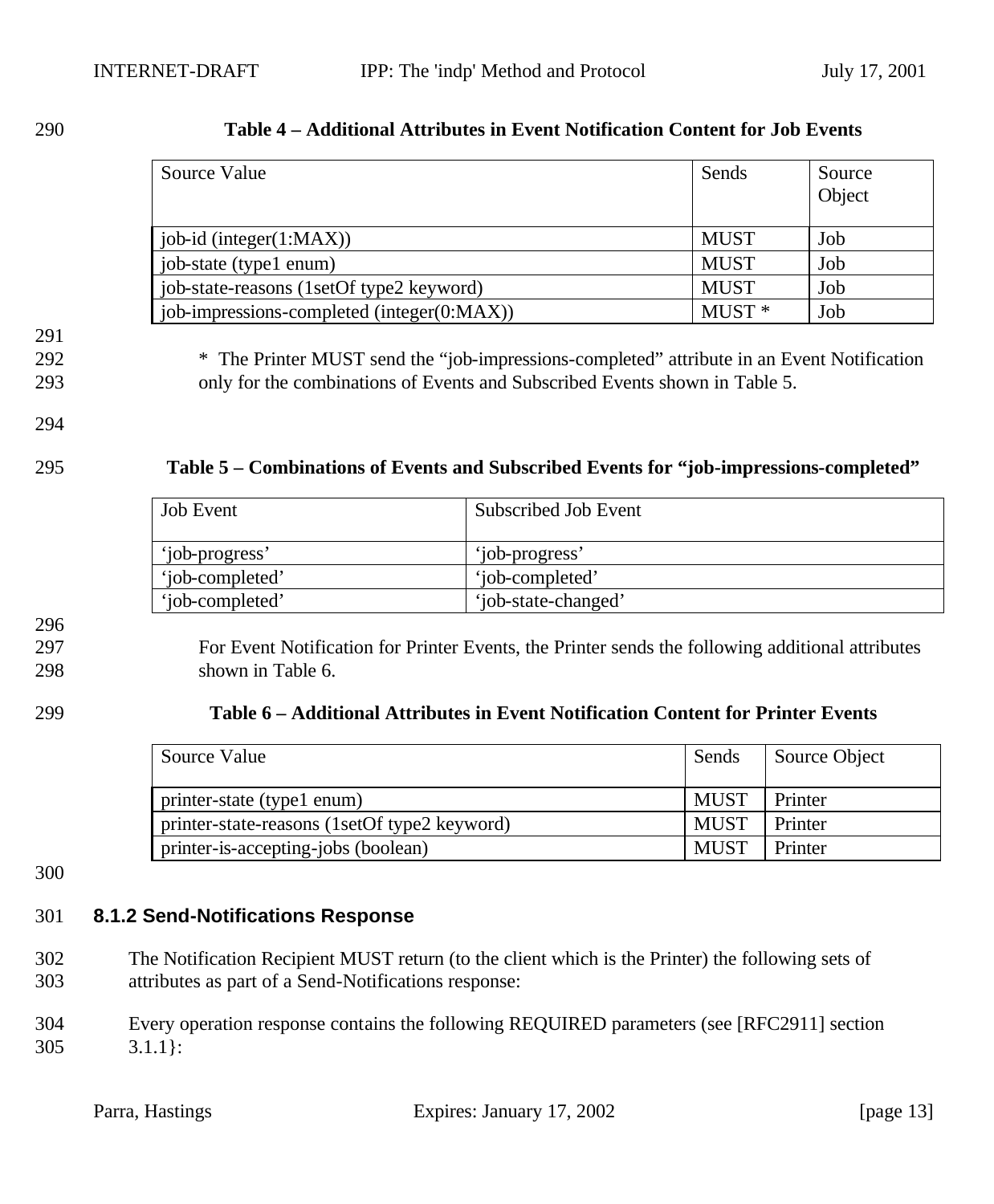| 306 | a "version-number"                                                                                |
|-----|---------------------------------------------------------------------------------------------------|
| 307 | a "status-code"<br>$\overline{\phantom{a}}$                                                       |
| 308 | the "request-id" that was supplied in the corresponding request<br>$\overline{\phantom{a}}$       |
| 309 |                                                                                                   |
| 310 | Group 1: Operation Attributes                                                                     |
| 311 | <b>Status Message:</b>                                                                            |
| 312 | As defined in [RFC2911].                                                                          |
| 313 | The Notification Recipient can return any status codes defined in [RFC2911] and section 9.1       |
| 314 | that applies to all of the Event Notification Attribute groups. The following is a description of |
| 315 | the important status codes:                                                                       |
| 316 | 'successful-ok': the Notification Recipient received all of the Event Notification Attribute      |
| 317 | Groups and was expecting each of them.                                                            |
| 318 | 'successful-ok-ignored-notifications': the Notification Recipient was able to consume             |
| 319 | some, but not all of the Event Notification Attributes Groups sent. The Event                     |
| 320 | Notification Attributes Groups with a "notify-status-code" attribute are the ones that            |
| 321 | were ignored or are to be canceled.                                                               |
| 322 | 'client-error-ignored-all-notifications': the Notification Recipient was unable to                |
| 323 | consume any of the Event Notification Attributes Groups sent. The Event                           |
| 324 | Notification Attributes Groups with a "notify-status-code" attribute are the ones that            |
| 325 | were ignored or are to be canceled.                                                               |
| 326 | Natural Language and Character Set:                                                               |
| 327 | The "attributes-charset" and "attributes-natural-language" attributes as defined in [RFC2911]     |
| 328 | section 3.1.4.1.                                                                                  |
| 329 | Group 2 to N: Notification Attributes                                                             |
| 330 | These groups MUST be returned if and only if the "status-code" parameter returned in Group 1 is   |
| 331 | anything but the 'successful-ok' status code.                                                     |
| 332 | "notify-status-code" (type2 enum)                                                                 |
| 333 | Indicates whether the Notification Recipient was able to consume the n-th Notification Report     |
| 334 | as follows:                                                                                       |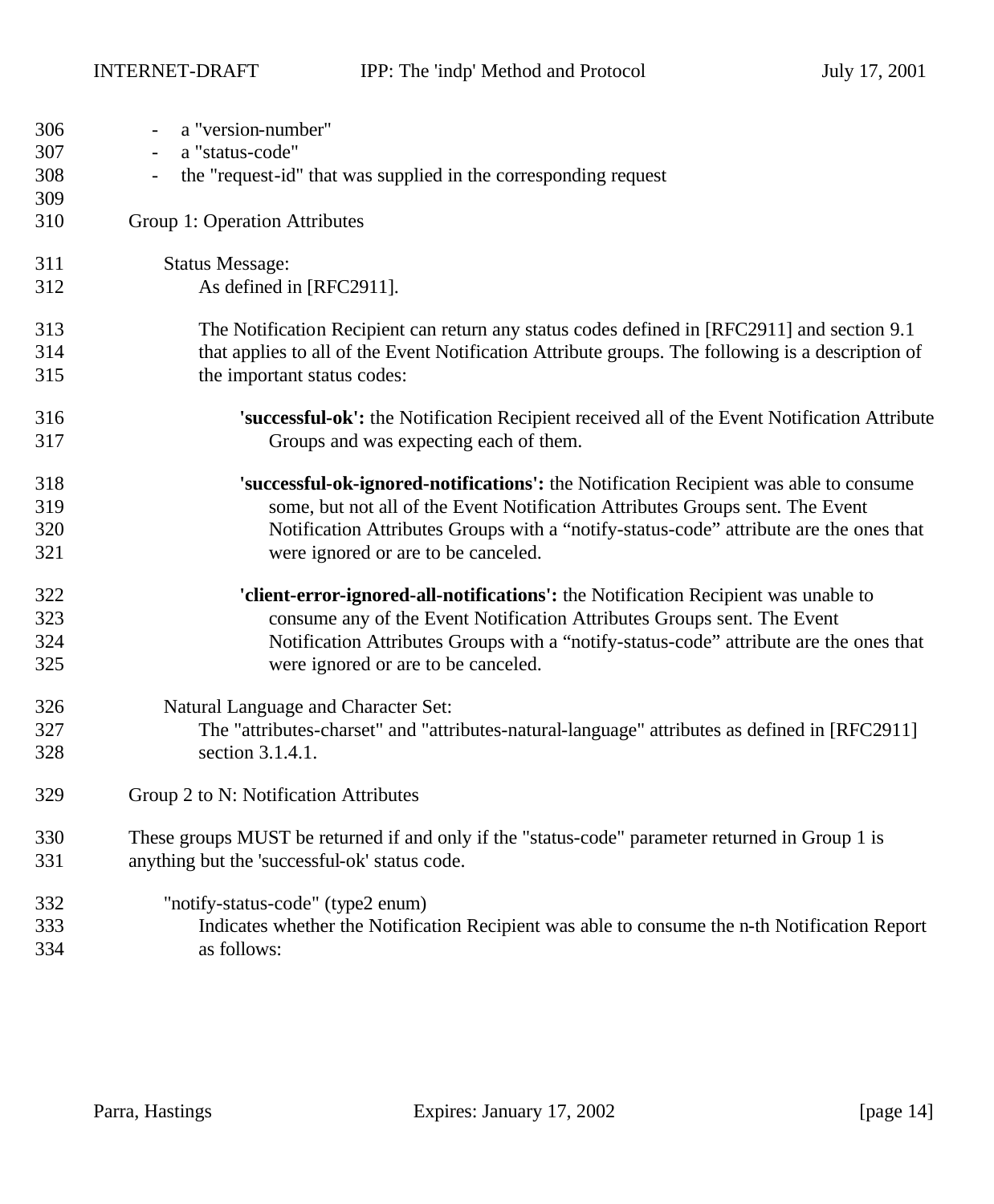| 335 | 'successful-ok' - this Event Notification Attribute Group was consumed                |
|-----|---------------------------------------------------------------------------------------|
| 336 | 'client-error-not-found' - this Event Notification Attribute Group was not able to be |
| 337 | consumed. The Printer MUST cancel the Subscription and MUST NOT attempt to            |
| 338 | send any further Event Notifications from the associated Subscription object.         |
| 339 | 'successful-ok-but-cancel-subscription' - the Event Notification Attribute Group was  |
| 340 | consumed, but the Notification Recipient wishes to cancel the Subscription object.    |
| 341 | The Printer MUST cancel the Subscription and MUST NOT attempt to send any             |
| 342 | further Event Notifications from the associated Subscription object.                  |

## **9 Status Codes**

 This section lists status codes whose meaning have been extended and/or defined for returning in Event Notification Attribute Groups as the value of the "notify-status-code" operation attribute. The code values are allocated in the same space as the status codes in [RFC2911].

#### **9.1 Additional Status Codes**

 The following status codes are defined as extensions for Notification and are returned as the value of the "status-code" parameter in the Operation Attributes Group of a response (see [RFC2911] section 3.1.6.1). Operations in this document can also return the status codes defined in section 13 of [RFC2911]. The 'successful-ok' status code is an example of such a status code.

#### **9.1.1 successful-ok-ignored-notifications (0x0004)**

 The Notification Recipient was able to consume some, but not all, of the Event Notifications Attributes Groups sent by the Printer in the Send-Notifications request. See section 8.1.2 for further details.

#### **9.1.2 client-error-ignored-all-notifications (0x0416)**

 The Notification Recipient was unable to consume any of the Event Notification Attributes Groups sent by the Printer. The Event Notification Attributes Groups with a "notify-status-code" attribute are the ones that were ignored or are to be canceled. The Printer MAY remove subscriptions for future events which this client was unable to consume.

#### **9.2 Status Codes returned in Event Notification Attributes Groups**

This section contains values of the "notify-status-code" attribute that the Notification Recipient returns

 in a Event Notification Attributes Group in a response when the corresponding Event Notification Attributes Group in the request: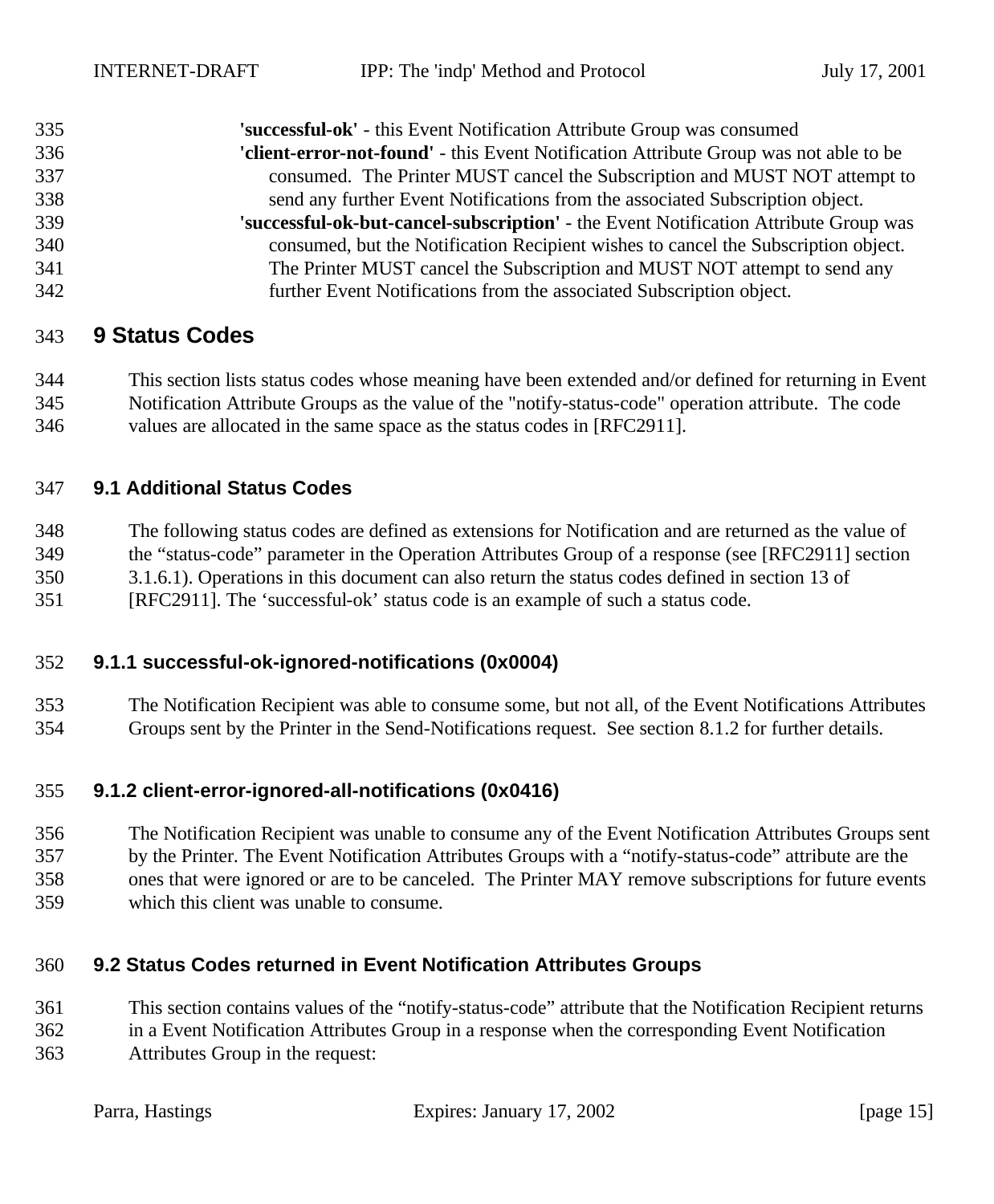- 1. was not consumed OR
- 2. was consumed, but the Notification Recipient wants to cancel the corresponding Subscription object
- The following sections are ordered in decreasing order of importance of the status-codes.

#### **9.2.1 client-error-not-found (0x0406)**

- This status code is defined in [RFC2911]. This document extends its meaning and allows it to be returned in an Event Notification Attributes Group of a response.
- The Notification Recipient was unable to consume this Event Notification Attributes Group because it was not expected. See section 8.1.2 for further details.

#### **9.2.2 successful-ok-but-cancel-subscription (0x0006)**

 The Notification Recipient was able to consume this Event Notification Attributes Group that the Printer sent, but wants the corresponding Subscription object to be canceled none-the-less. See section 8.1.2 for further details.

## **10 Encoding and Transport**

This section defines the encoding and transport used by the 'indp' Delivery Method.

#### **10.1 Encoding of the Operation Layer**

- The 'indp' Delivery Method uses the IPP operation layer encoding described in [RFC2910] and the Event Notification Attributes Group tag allocated by [ipp-ntfy] as shown in Table 7:
- 
- 

#### **Table 7 – The "event-notification-attributes-tag" value**

| Tag Value (Hex) | Meaning                             |
|-----------------|-------------------------------------|
| 0x07            | "event-notification-attributes-tag" |

#### 

## **10.2 Encoding of Transport Layer**

The 'indp' Notification Delivery Method uses the IPP transport layer encoding described in [RFC2910].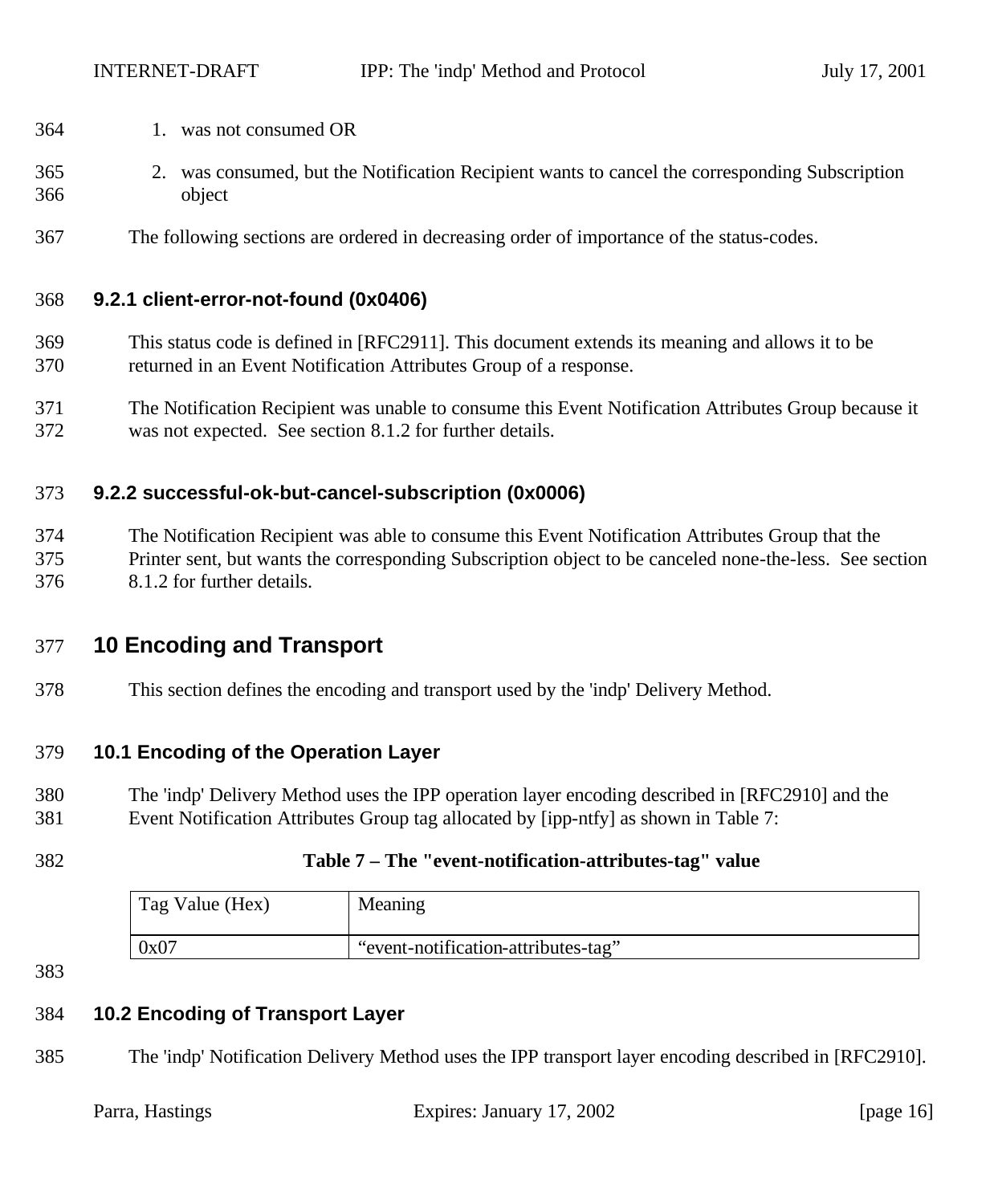- It is REQUIRED that an 'indp' Notification Recipient implementation support HTTP over the IANA-assigned well known system port assigned to the 'indp' Delivery Method as its default port by IANA
- (see section 13), though a Notification Recipient implementation MAY support HTTP over some other
- port as well.

## **11 Conformance Requirements**

This section defines conformance requirements for Printers and Notification Recipients.

#### **11.1 Conformance Requirements for Printers**

- The 'indp' Delivery Method is RECOMMENDED for a Printer to support.
- IPP Printers that conform to this specification:
- 1. MUST meet the conformance requirements defined in [ipp-ntfy].
- 2. MUST support the conformance requirements for Subscription object attributes defined in section 5, including the syntax for the "notify-recipient-uri" Subscription Object attribute defined in section 5.2.1.
- 3. MUST support the conformance requirements for Printer Description object attributes defined in section 6.
- 4. MUST support the 'indp' protocol by sending Event Notifications using the Send-Notifications operation defined in section 8.1.
- 5. MUST send INDP URLs (e.g., in the "notify-recipient-uri" attribute in 'Send-Notifications') that conform to the ABNF specified in section 12.5 of this document;
- 6. MUST send the Send-Notifications operation via the port specified in the INDP URL (if present) or otherwise via the IANA-assigned well-known system port xxx [TBA by IANA];
- 7. MUST convert INDP URLs for use in the Send-Notifications operation to their corresponding HTTP URL forms for use in the HTTP layer by the same rules used to convert IPP URLs to their corresponding HTTP URL forms (see section 5 'IPP URL Scheme' in [RFC2910]).

## **11.2 Conformance Requirements for INDP Notification Recipients**

INDP Notification Recipients that conform to this specification: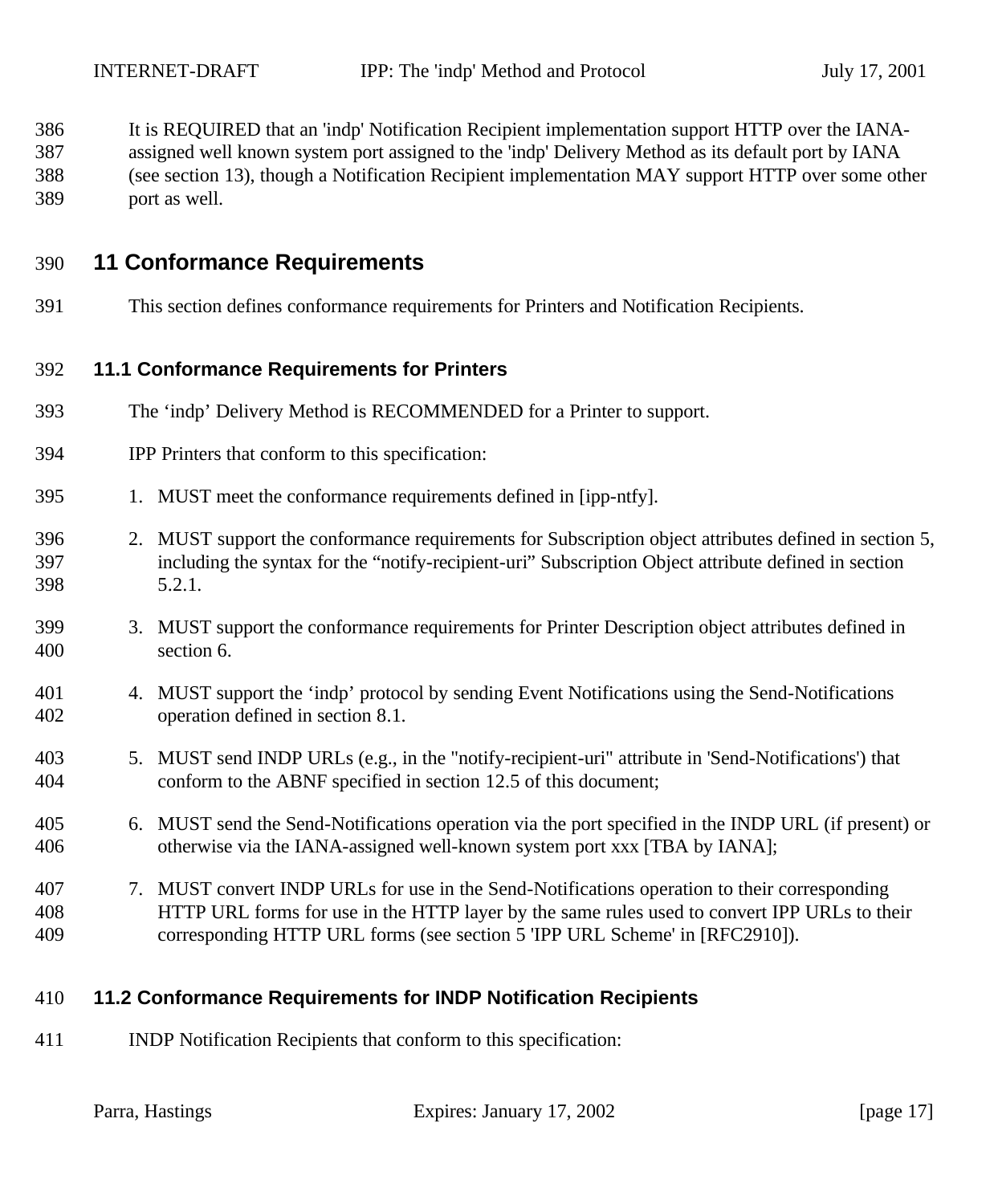- 1. MUST accept Send-Notifications requests and return Send-Notifications responses as defined in sections 8 and 9.
- 2. SHOULD reject received INDP URLs in "application/ipp" request bodies (e.g., in the "notify- recipient-uri" attribute in 'Send-Notifications') that do not conform to the ABNF for INDP URLs specified in section 12.5 of this document;
- 3. MUST listen for INDP operations on IANA-assigned well-known system port xxx [TBA by IANA], unless explicitly configured by system administrators or site policies;
- 4. SHOULD NOT listen for INDP operations on any other port, unless explicitly configured by system administrators or site policies.

## **12 INDP URL Scheme**

#### **12.1 INDP URL Scheme Applicability and Intended Usage**

- This section is intended for use in registering the "indp" URL scheme with IANA and fully conforms to the requirements in [RFC2717]. This document defines the "indp" URL (Uniform Resource Locator) scheme for specifying the location of an INDP Notification Recipient object which implements IPP Notification Delivery Protocol (INDP) specified in this document.
- The intended usage of the "indp" URL scheme is COMMON.

#### **12.2 INDP URL Scheme Associated INDP Port**

- All INDP URLs which do NOT explicitly specify a port MUST be used over IANA-assigned well-known system port xxx [TBA by IANA] for the INDP protocol.
- See: IANA Port Numbers Registry [IANA-PORTREG].

#### **12.3 INDP URL Scheme Associated MIME Type**

- All INDP protocol operations (requests and responses) MUST be conveyed in an "application/ipp"
- MIME media type as registered in [IANA-MIMEREG]. INDP URLs MUST refer to INDP
- Notification Recipient objects which support this "application/ipp" MIME media type.
- See: IANA MIME Media Types Registry [IANA-MIMEREG].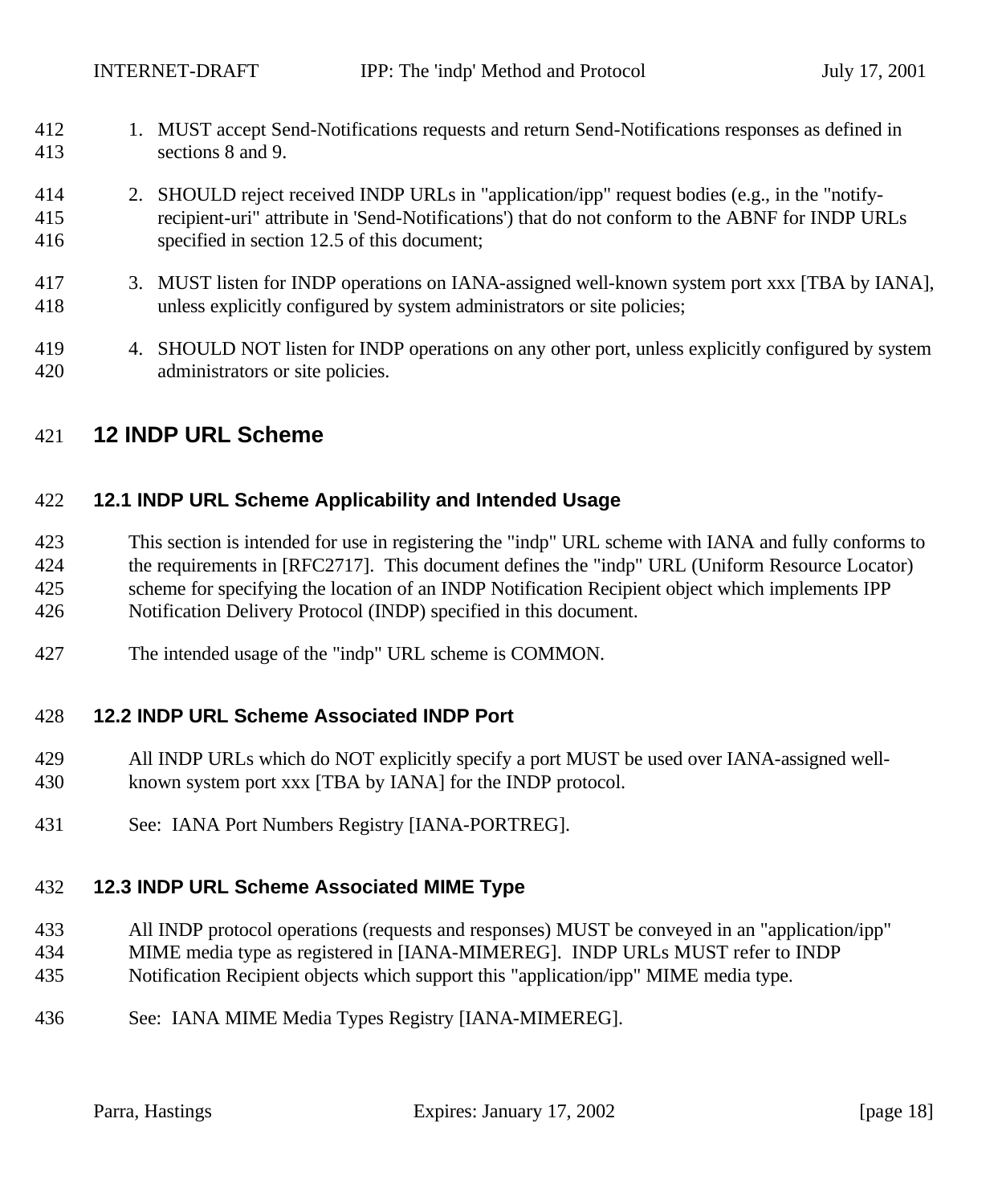## **12.4 INDP URL Scheme Character Encoding**

The INDP URL scheme defined in this document is based on the ABNF for the HTTP URL scheme

defined in HTTP/1.1 [RFC2616], which is derived from the URI Generic Syntax [RFC2396] and further

updated by [RFC2732] and [RFC2373] (for IPv6 addresses in URLs). The INDP URL scheme is case-

insensitive in the 'scheme' and 'host' (host name or host address) part; however the 'abs\_path' part is

- case-sensitive, as in [RFC2396]. Code points outside [US-ASCII] MUST be hex escaped by the
- mechanism specified in [RFC2396].

#### **12.5 INDP URL Scheme Syntax in ABNF**

- The IPP protocol places a limit of 1023 octets (NOT characters) on the length of a URI (see section
- 4.1.5 'uri' in [RFC2911]). An INDP Notification Recipient MUST return 'client-error-request-value-
- too-long' (see section 13.1.4.10 in [RFC2911]) when a URI received in a request is too long.
- Note: INDP Notification Recipients ought to be cautious about depending on URI lengths above 255 bytes, because some older client or proxy implementations might not properly support these lengths.

 INDP URLs MUST be represented in absolute form. Absolute URLs always begin with a scheme name followed by a colon. For definitive information on URL syntax and semantics, see "Uniform Resource Identifiers (URI): Generic Syntax and Semantics" [RFC2396]. This specification adopts the definitions of "port", "host", "abs\_path", and "query" from [RFC2396], as updated by [RFC2732] and [RFC2373] (for IPv6 addresses in URLs).

- The INDP URL scheme syntax in ABNF is as follows:
- 456 indp\_URL = "indp:" "//" host  $[$  ":" port  $]$   $[$  abs\_path  $[$  "?" query  $]$ ]

 If the port is empty or not given, IANA-assigned well-known system port xxx [TBA by IANA] is assumed. The semantics are that the identified resource (see section 5.1.2 of [RFC2616]) is located at the INDP Notification Recipient listening for HTTP connections on that port of that host, and the Request-URI for the identified resource is 'abs\_path'.

- Note: The use of IP addresses in URLs SHOULD be avoided whenever possible (see [RFC1900]).
- If the 'abs\_path' is not present in the URL, it MUST be given as "/" when used as a Request-URI for a resource (see section 5.1.2 of [RFC2616]). If a proxy receives a host name which is not a fully qualified domain name, it MAY add its domain to the host name it received. If a proxy receives a fully qualified domain name, the proxy MUST NOT change the host name.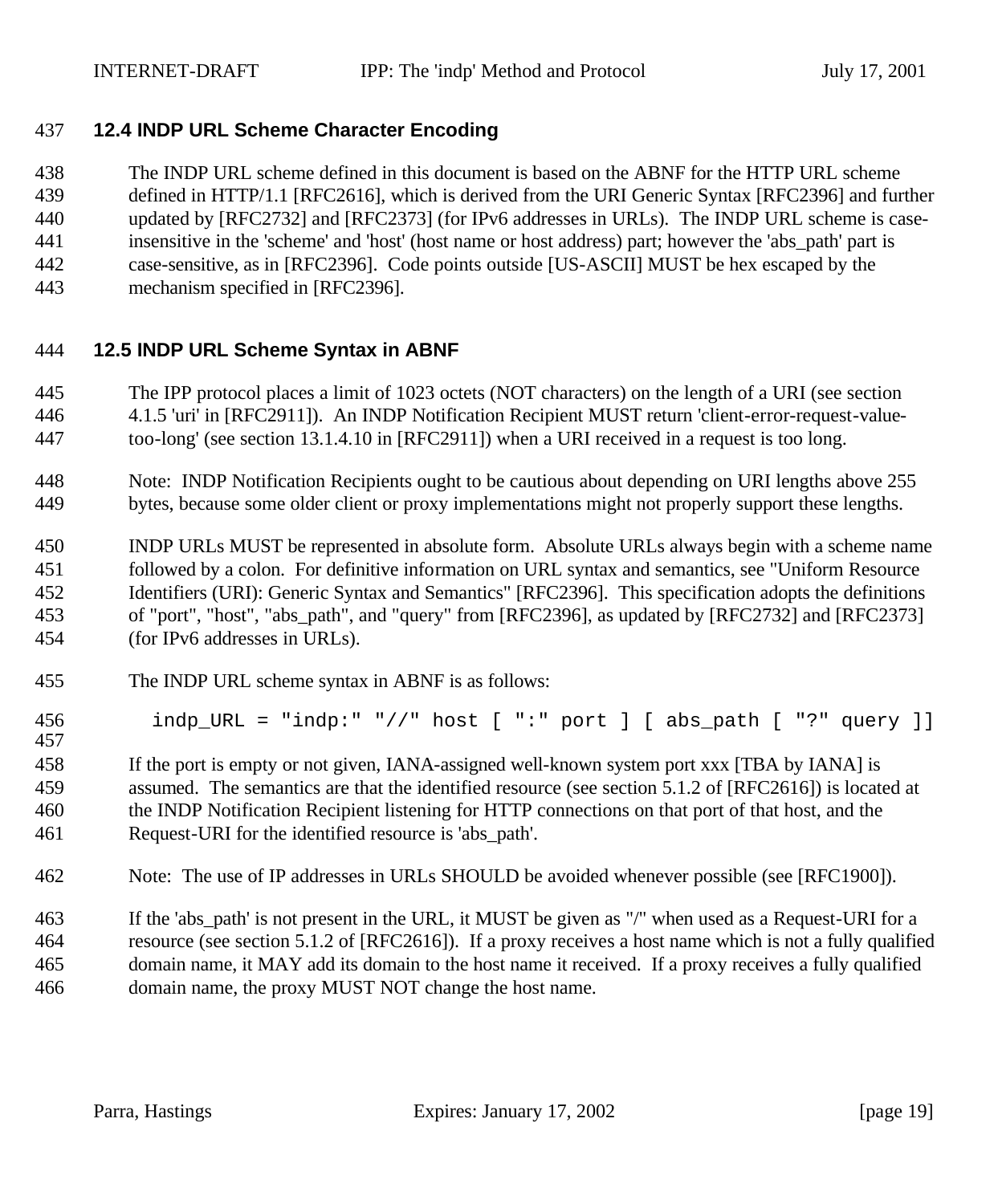#### **12.5.1 INDP URL Examples**

| 468<br>469               | The following are examples of valid INDP URLs for Notification Recipient objects (using DNS host<br>names):                    |  |  |
|--------------------------|--------------------------------------------------------------------------------------------------------------------------------|--|--|
| 470<br>471<br>472        | indp://abc.com<br>indp://abc.com/listener                                                                                      |  |  |
| 473                      | Note: The use of IP addresses in URLs SHOULD be avoided whenever possible (see [RFC1900]).                                     |  |  |
| 474                      | The following literal IPv4 addresses:                                                                                          |  |  |
| 475<br>476<br>477        | 192.9.5.5<br>; IPv4 address in IPv4 style<br>186.7.8.9<br>; IPv4 address in IPv4 style                                         |  |  |
| 478                      | are represented in the following example INDP URLs:                                                                            |  |  |
| 479<br>480<br>481<br>482 | indp://192.9.5.5/listener<br>indp://186.7.8.9/listeners/tom<br>The following literal IPv6 addresses (conformant to [RFC2373]): |  |  |
| 483<br>484<br>485<br>486 | : : 192.9.5.5<br>; IPv4 address in IPv6 style<br>2010:836B:4179::836B:4179<br>; IPv6 address per RFC 2373                      |  |  |
| 487                      | are represented in the following example INDP URLs:                                                                            |  |  |
| 488<br>489<br>490<br>491 | indp://[::192.9.5.5]/listener<br>$indp://[::FFFF:129.144.52.38]/listener$<br>indp://[2010:836B:4179::836B:4179]/listeners/tom  |  |  |

### **12.5.2 INDP URL Comparisons**

 When comparing two INDP URLs to decide if they match or not, the comparer MUST use the same rules as those defined for HTTP URI comparisons in [RFC2616], with the sole following exception:

 • A port that is empty or not given MUST be treated as equivalent to the well-known system port xxx [TBA by IANA] for that INDP URL;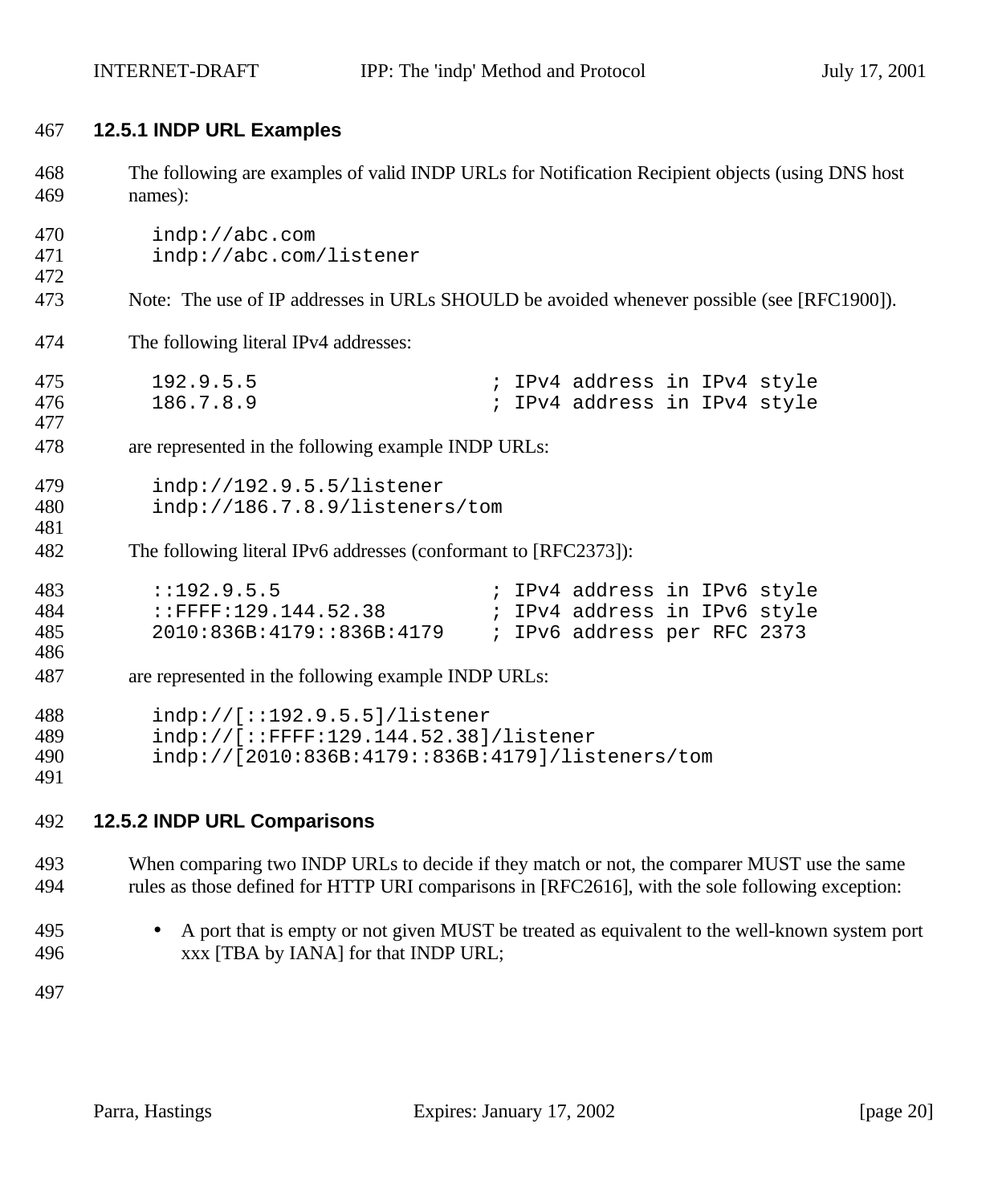## **13 IANA Considerations**

- IANA shall register the indp URL scheme as defined in section 12 according to the procedures of [RFC2717] and assign a well-known system port.
- The rest of this section contains the exact information for IANA to add to the IPP Registries according to the procedures defined in RFC 2911 [RFC2911] section 6.
- *Note to RFC Editors: Replace RFC NNNN below with the RFC number for this document, so that it accurately reflects the content of the information for the IANA Registry.*

#### **13.1 Operation Registrations**

 The following table lists the operation defined in this document. This is to be registered according to 507 the procedures in RFC 2911 [RFC2911] section 6.4.

| 508 | Operations:                                                   | Ref.     |     |
|-----|---------------------------------------------------------------|----------|-----|
| 509 | Section:                                                      |          |     |
| 510 | Send-Notifications operation                                  | RFC NNNN | 8.1 |
| 511 |                                                               |          |     |
| 512 | The resulting operation registration will be published in the |          |     |
| 513 | ftp://ftp.iana.org/in-notes/iana/assignments/ipp/operations/  |          |     |
| 514 | area.                                                         |          |     |
| 515 |                                                               |          |     |

#### **13.2 Additional attribute value registrations for existing attributes**

 This section lists additional attribute value registrations for use with existing attributes defined in other documents.

#### **13.2.1 Additional values for the "notify-schemes-supported" Printer attribute**

 The following table lists the uriScheme value defined in this document as an additional uriScheme value for use with the "notify-schemes-supported" Printer attribute defined in [ipp-ntfy]. This is to be registered according to the procedures in RFC 2911 [RFC2911] section 6.1.

| 523 | uriScheme Attribute Values:                                                    | Ref. | Section:     |
|-----|--------------------------------------------------------------------------------|------|--------------|
| 524 | indp                                                                           |      | RFC NNNN 6.1 |
| 525 |                                                                                |      |              |
| 526 | The resulting URI scheme attribute value registration will be published in the |      |              |

- ftp://ftp.iana.org/in-notes/iana/assignments/ipp/attribute-values/notify-schemes-supported/
- area.
	-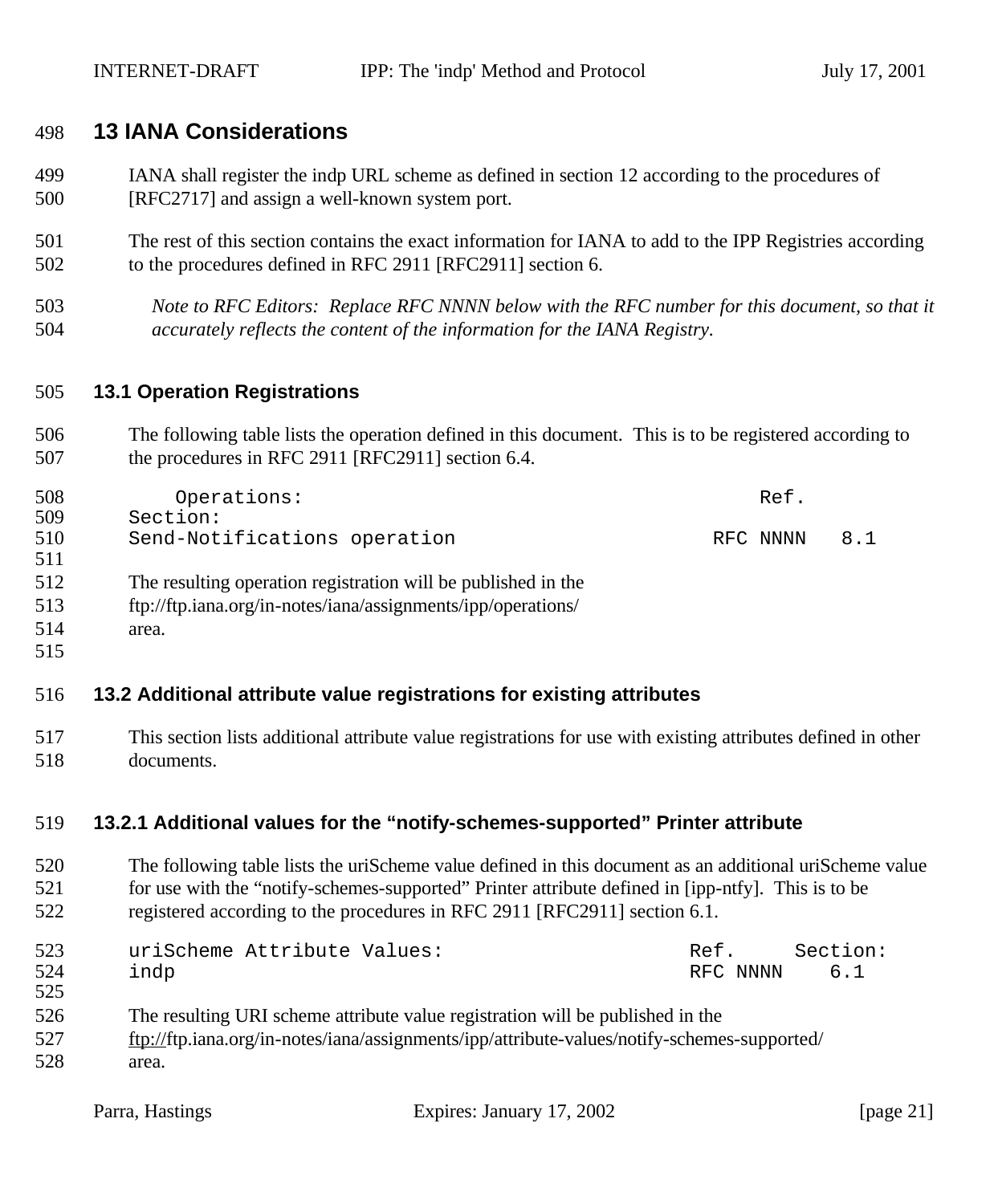## **13.2.2 Additional values for the "operations-supported" Printer attribute**

 The following table lists the enum attribute value defined in this document as an additional type2 enum value for use with the "operations-supported" Printer attribute defined in [RFC2911]. This is to be registered according to the procedures in RFC 2911 [RFC2911] section 6.1.

| 534 | type2 enum Attribute Values: | Value            | Ref.     | Section: |
|-----|------------------------------|------------------|----------|----------|
| 535 | Send-Notifications           | $0 \times 001$ D | RFC NNNN | 6.2      |

- The resulting enum attribute value registration will be published in the
- ftp://ftp.iana.org/in-notes/iana/assignments/ipp/attribute-values/operations-supported/
- area.
- 

#### **13.3 Status code Registrations**

 The following table lists all the status codes defined in this document. These are to be registered according to the procedures in RFC 2911 [RFC2911] section 6.6.

| 544        | Status codes:                                                    | Ref.     | Section: |
|------------|------------------------------------------------------------------|----------|----------|
| 545        | successful-ok-ignored-notifications (0x0004)                     | RFC NNNN | 9.1.1    |
| 546<br>547 | client-error-ignored-all-notifications (0x0416)                  | RFC NNNN | 9.1.2    |
| 548        | Status Codes in Event Notification Attributes Groups:            |          |          |
| 549        | client-error-not-found (0x0406)                                  | RFC NNNN | 9.2.1    |
| 550<br>551 | successful-ok-but-cancel-subscription (0x0006) RFC NNNN          |          | 9.2.2    |
| 552        | The resulting status code registrations will be published in the |          |          |
| 553        | ftp://ftp.iana.org/in-notes/iana/assignments/ipp/status-codes/   |          |          |
| 554        | area.                                                            |          |          |

## **14 Internationalization Considerations**

 When the client requests Human Consumable form by supplying the "notify-text-format" operation attribute (see [ipp-ntfy]), the IPP Printer (or any Notification Service that the IPP Printer might be configured to use) supplies and localizes the text value of the "human-readable-report" attribute in the Notification according to the charset and natural language requested in the notification subscription.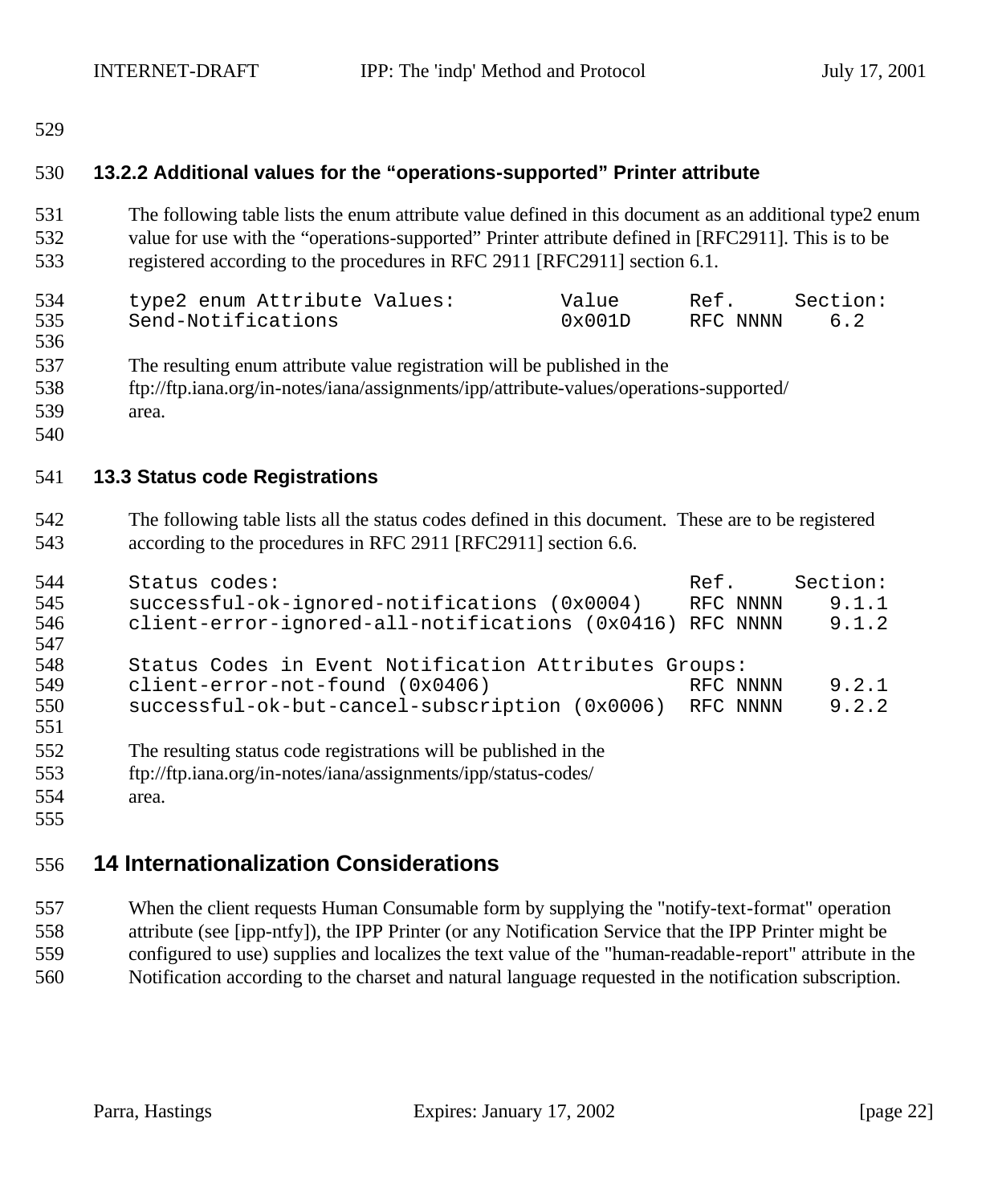## **15 Security Considerations**

 The IPP Model and Semantics document [RFC2911] discusses high level security requirements (Client Authentication, Server Authentication and Operation Privacy). Client Authentication is the mechanism by which the client proves its identity to the server in a secure manner. Server Authentication is the mechanism by which the server proves its identity to the client in a secure manner. Operation Privacy is defined as a mechanism for protecting operations from eavesdropping.

 The Notification Recipient can cancel unwanted Subscriptions created by other parties without having to be the owner of the subscription by returning the 'successful-ok-but-cancel-subscription' status code in the Send-Notifications response returned to the Printer.

#### **15.1 Security Conformance**

- Printers (client) MAY support Digest Authentication [RFC2617]. If Digest Authentication is supported, then MD5 and MD5-sess MUST be supported, but the Message Integrity feature NEED NOT be supported.
- Notification Recipient (server) MAY support Digest Authentication [RFC2617]. If Digest
- Authentication is supported, then MD5 and MD5-sess MUST be supported, but the Message Integrity feature NEED NOT be supported.
- Notification Recipients MAY support TLS for client authentication, server authentication and operation privacy. If a Notification Recipient supports TLS, it MUST support the
- 579 TLS DHE DSS WITH 3DES EDE CBC SHA cipher suite as mandated by RFC 2246 [RFC2246].
- All other cipher suites are OPTIONAL. Notification recipients MAY support Basic Authentication
- (described in HTTP/1.1 [RFC2616]) for client authentication if the channel is secure. TLS with the
- above mandated cipher suite can provide such a secure channel.

## **16 References**

## [ipp-iig]

 Hastings, T., Manros, C., Kugler, K, Holst H., Zehler, P., "Internet Printing Protocol/1.1: draft-ietf-ipp-implementers-guide-v11-03.txt, work in progress, July 17, 2001

[ipp-ntfy]

- Isaacson, S., Martin, J., deBry, R., Hastings, T., Shepherd, M., Bergman, R., "Internet Printing Protocol/1.1: IPP Event Notifications and Subscriptions", <draft-ietf-ipp-not-spec-07.txt>, July 17,
- 2001.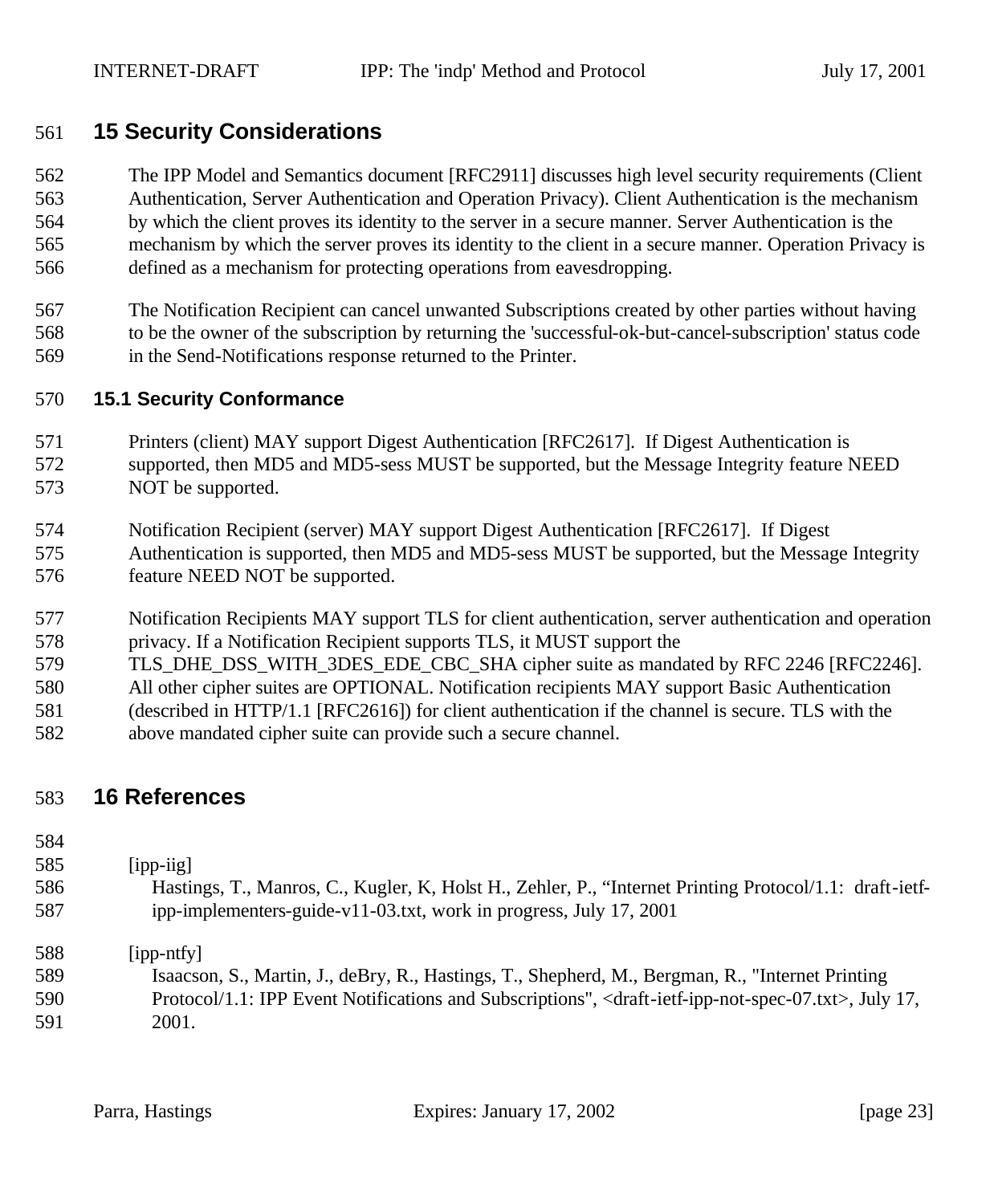| Parra, Hastings | Expires: January 17, 2002 | [page $24$ ] |
|-----------------|---------------------------|--------------|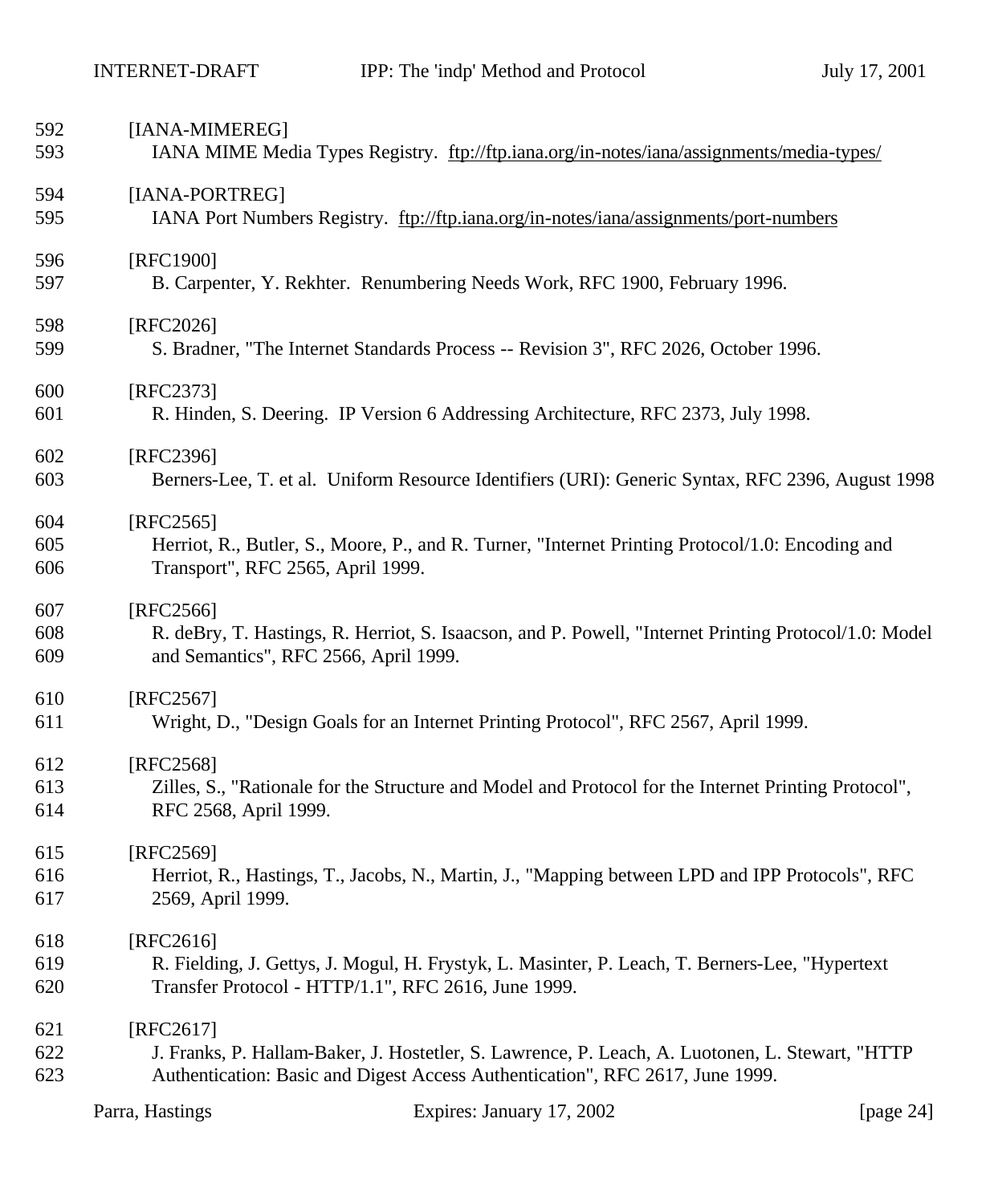| 624 | [RFC2717]                                                                                             |
|-----|-------------------------------------------------------------------------------------------------------|
| 625 | R. Petke and I. King, "Registration Procedures for URL Scheme Names", RFC 2717, November              |
| 626 | 1999.                                                                                                 |
| 627 | [RFC2732]                                                                                             |
| 628 | R. Hinden, B. Carpenter, L. Masinter. Format for Literal IPv6 Addresses in URL's, RFC 2732,           |
| 629 | December 1999.                                                                                        |
| 630 | [RFC2910]                                                                                             |
| 631 | Herriot, R., Butler, S., Moore, P., Tuner, R., "Internet Printing Protocol/1.1: Encoding and          |
| 632 | Transport", RFC 2910, September 2001.                                                                 |
| 633 | [RFC2911]                                                                                             |
| 634 | R. deBry, T. Hastings, R. Herriot, S. Isaacson, P. Powell, "Internet Printing Protocol/1.1: Model and |
| 635 | Semantics", RFC 2911, September 2001.                                                                 |
| 636 | <b>17 Author's Addresses</b>                                                                          |

- Hugo Parra
- Novell, Inc. 1800 South Novell Place
- Provo, UT 84606
- 
- Phone: 801-861-3307
- Fax: 801-861-2517
- e-mail: hparra@novell.com
- Tom Hastings
- Xerox Corporation
- 737 Hawaii St. ESAE 231 El Segundo, CA 90245
- Phone: 310-333-6413
- Fax: 310-333-5514
- e-mail: hastings@cp10.es.xerox.com
- 
- 
- IPP Web Page: http://www.pwg.org/ipp/
- IPP Mailing List: ipp@pwg.org
- To subscribe to the ipp mailing list, send the following email:
	-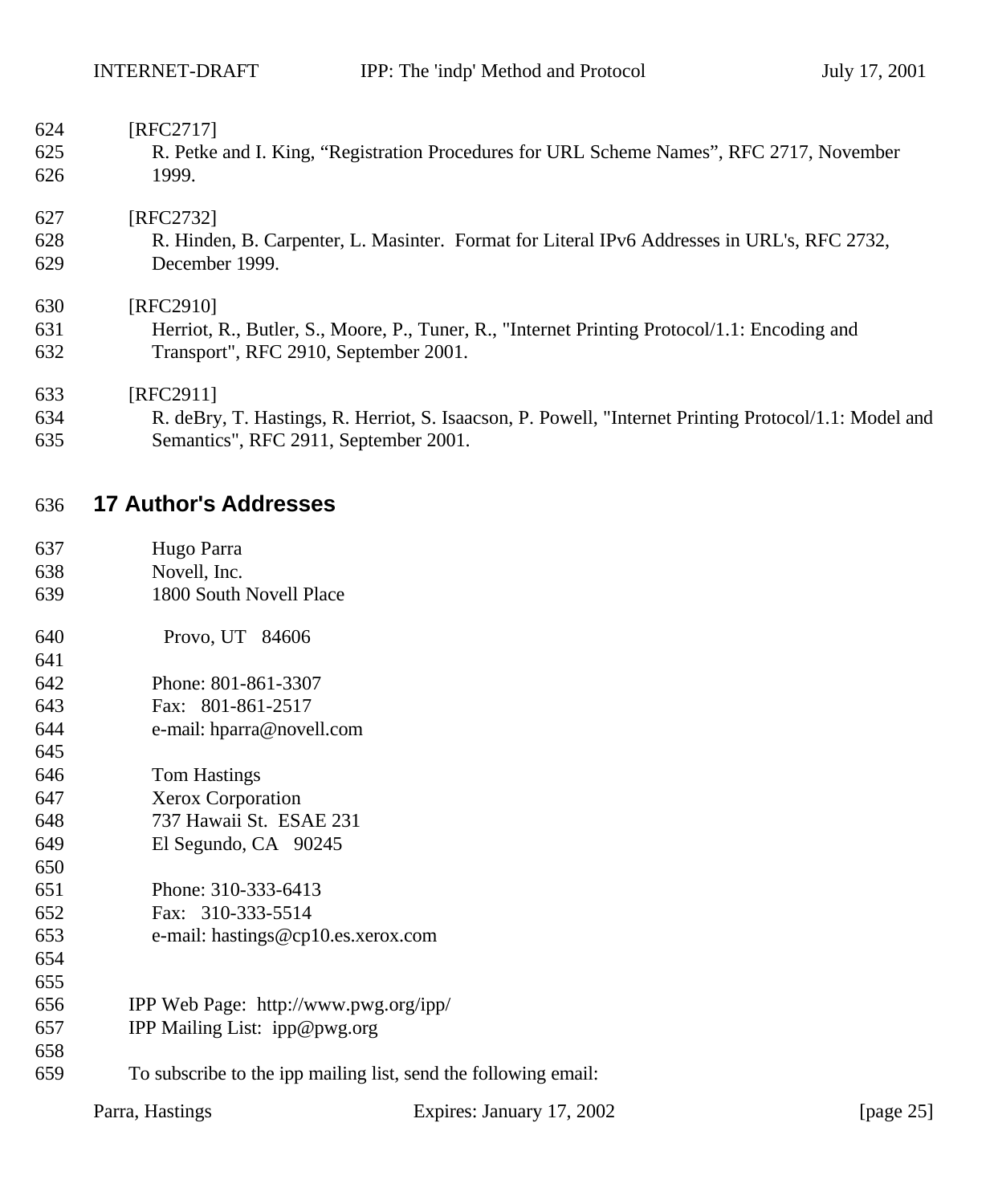- 660 1) send it to majordomo@pwg.org
- 2) leave the subject line blank
- 3) put the following two lines in the message body:
- subscribe ipp
- end
- 

 Implementers of this specification document are encouraged to join the IPP Mailing List in order to participate in any discussions of clarification issues and review of registration proposals for additional attributes and values. In order to reduce spam the mailing list rejects mail from non-subscribers, so you

must subscribe to the mailing list in order to send a question or comment to the mailing list.

## **18 Summary of Base IPP documents**

- The base IPP documents includes:
- Design Goals for an Internet Printing Protocol [RFC2567]
- Rationale for the Structure and Model and Protocol for the Internet Printing Protocol [RFC2568]
- Internet Printing Protocol/1.1: Model and Semantics [RFC2911]
- Internet Printing Protocol/1.1: Encoding and Transport [RFC2910]
- Internet Printing Protocol/1.1: Implementer's Guide [ipp-iig]
- Mapping between LPD and IPP Protocols [RFC2569]
- Internet Printing Protocol (IPP): IPP Event Notifications and Subscriptions [ipp-ntfy]
- The "Design Goals for an Internet Printing Protocol" document takes a broad look at distributed printing functionality, and it enumerates real-life scenarios that help to clarify the features that need to be included in a printing protocol for the Internet. It identifies requirements for three types of users: end users, operators, and administrators. It calls out a subset of end user requirements that are satisfied in IPP/1.0 [RFC2566, RFC2565]. A few OPTIONAL operator operations have been added to IPP/1.1 [RFC2911, RFC2910].
- The "Rationale for the Structure and Model and Protocol for the Internet Printing Protocol" document describes IPP from a high level view, defines a roadmap for the various documents that form the suite of IPP specification documents, and gives background and rationale for the IETF working group's major decisions.
- The "Internet Printing Protocol/1.1: Model and Semantics" document describes a simplified model with abstract objects, their attributes, and their operations that are independent of encoding and transport. It introduces a Printer and a Job object. The Job object optionally supports multiple documents per Job. It also addresses security, internationalization, and directory issues.
- The "Internet Printing Protocol/1.1: Encoding and Transport" document is a formal mapping of the abstract operations and attributes defined in the model document onto HTTP/1.1 [RFC2616]. It defines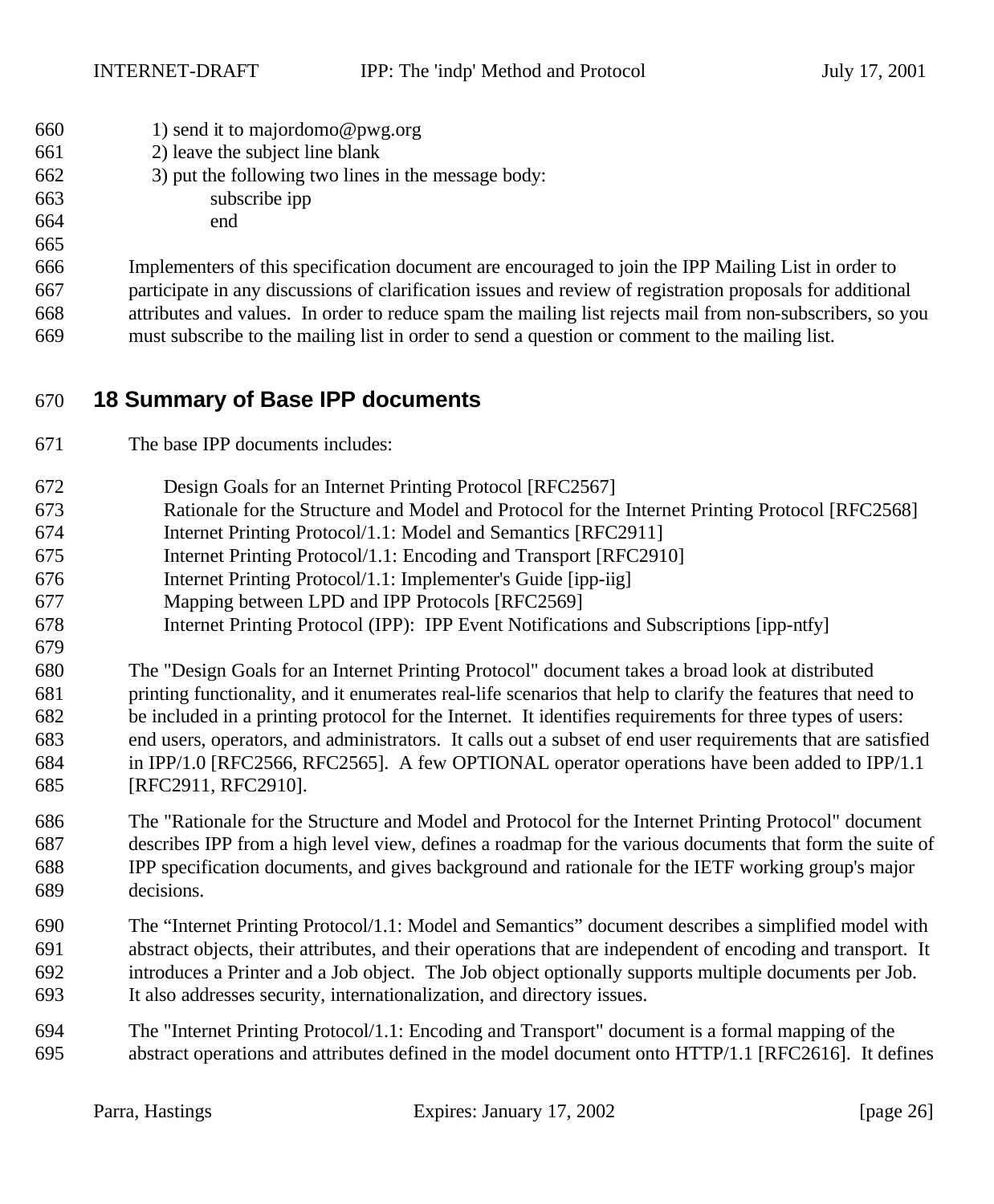- the encoding rules for a new Internet MIME media type called "application/ipp". This document also defines the rules for transporting a message body over HTTP whose Content-Type is "application/ipp". This document defines the 'ipp' scheme for identifying IPP printers and jobs.
- The "Internet Printing Protocol/1.1: Implementer's Guide" document gives insight and advice to implementers of IPP clients and IPP objects. It is intended to help them understand IPP/1.1 and some of the considerations that may assist them in the design of their client and/or IPP object
- implementations. For example, a typical order of processing requests is given, including error checking. Motivation for some of the specification decisions is also included.
- The "Mapping between LPD and IPP Protocols" document gives some advice to implementers of gateways between IPP and LPD (Line Printer Daemon) implementations.

 The "Internet Printing Protocol (IPP): IPP Event Notifications and Subscriptions" document defines an extension to IPP/1.0 [RFC2566, RFC2565] and IPP/1.1 [RFC2911, RFC2910]. This extension allows a client to subscribe to printing related Events by creating a *Subscription Object* and defines the semantics for delivering asynchronous *Event Notifications* to the specified *Notification Recipient* via a specified *Delivery Method* (i.e., protocols) defined in (separate) Delivery Method documents.

## **19 Full Copyright Statement**

Copyright (C) The Internet Society (2001). All Rights Reserved.

 This document and translations of it may be copied and furnished to others, and derivative works that comment on or otherwise explain it or assist in its implementation may be prepared, copied, published and distributed, in whole or in part, without restriction of any kind, provided that the above copyright notice and this paragraph are included on all such copies and derivative works. However, this document itself may not be modified in any way, such as by removing the copyright notice or references to the Internet Society or other Internet organizations, except as needed for the purpose of developing Internet standards in which case the procedures for copyrights defined in the Internet Standards process must be followed, or as required to translate it into languages other than English.

- The limited permissions granted above are perpetual and will not be revoked by the Internet Society or its successors or assigns.
- This document and the information contained herein is provided on an "AS IS" basis and THE
- INTERNET SOCIETY AND THE INTERNET ENGINEERING TASK FORCE DISCLAIMS ALL
- WARRANTIES, EXPRESS OR IMPLIED, INCLUDING BUT NOT LIMITED TO ANY
- WARRANTY THAT THE USE OF THE INFORMATION HEREIN WILL NOT INFRINGE ANY
- RIGHTS OR ANY IMPLIED WARRANTIES OF MERCHANTABILITY OR FITNESS FOR A
- PARTICULAR PURPOSE.

#### **Acknowledgement**